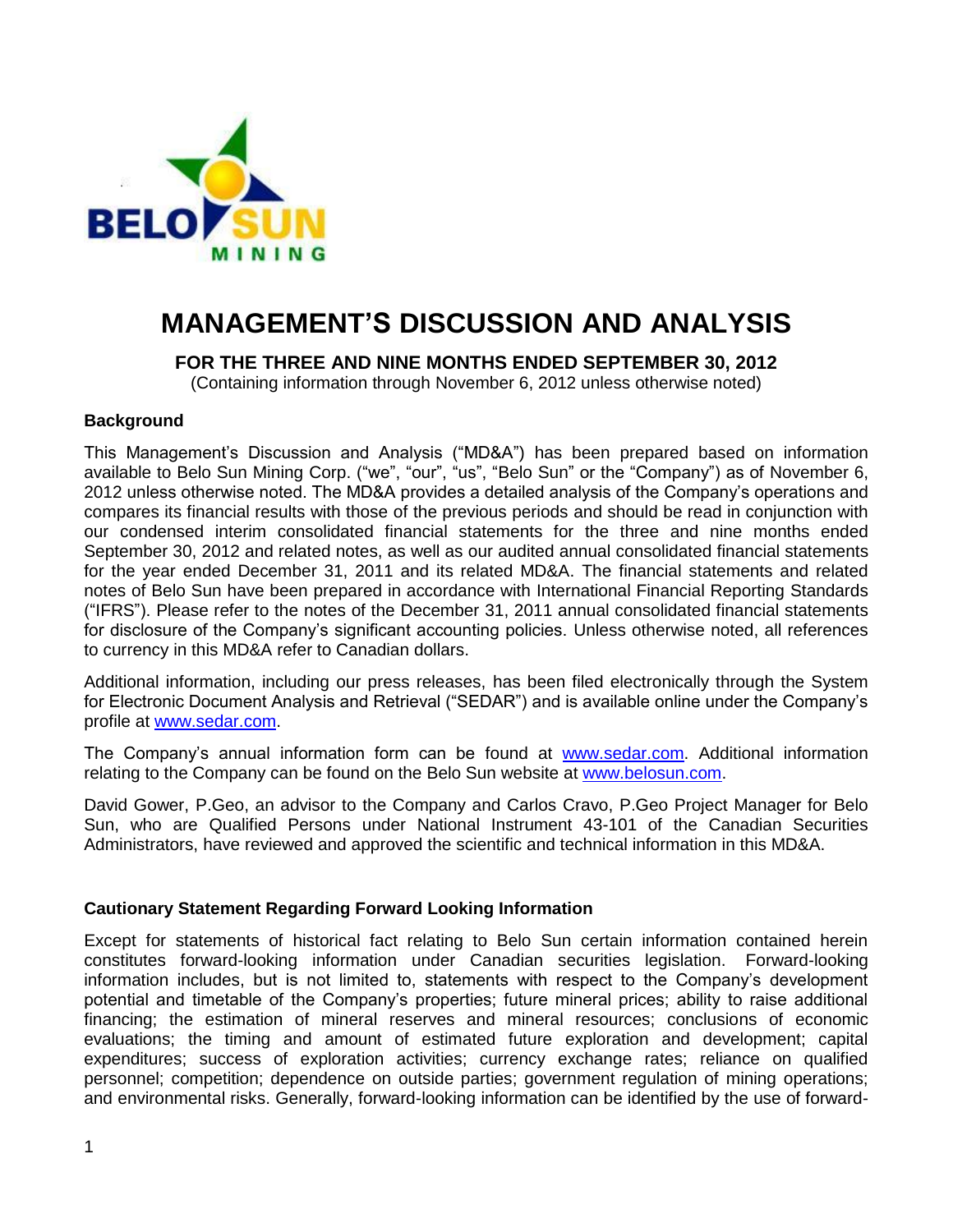looking terminology such as "plans", "expects" or "does not expect", "is expected", "budget", "scheduled", "estimates", "forecasts", "intends", "anticipates" or "does not anticipate", or "believes", or variations of such words and phrases or statements that certain actions, events or results "may", "could", "would", "might" or "will be taken", "occur" or "be achieved". Forward-looking information is based on the opinions and estimates of management as of the date such statements are made. Estimates regarding the anticipated timing, amount and cost of future exploration at the Volta Grande Gold Project are based on management expectations, exploration done to date and recommended programs, purchase orders placed by the Company to date, actual expenditures incurred, recent estimates of exploration costs and other factors that are set out herein. Forward-looking information is subject to known and unknown risks, uncertainties and other factors that may cause the actual results, level of activity, performance or achievements of the Company to be materially different from those expressed or implied by such forward-looking information, including but not limited to risks related to: unexpected events and delays during construction, expansion and start-up; variations in mineral grade and recovery rates; revocation of government approvals; timing and availability of external financing on acceptable terms; ability to finalize required agreements for operations; actual results of current exploration activities; changes in project parametres as plans continue to be refined; future mineral prices; failure of equipment or processes to operate as anticipated; accidents, labour or community disputes and other risks of the mining industry. Although management of the Company has attempted to identify important factors that could cause actual results to differ materially from those contained in forward-looking information, there may be other factors that cause results not to be as anticipated, estimated or intended. There can be no assurance that such statements will prove to be accurate, as actual results and future events could differ materially from those anticipated in such statements. Accordingly, readers should not place undue reliance on forward-looking information. The Company does not undertake to update any forward-looking information, except in accordance with applicable securities laws.

# **Overview of the Company**

Belo Sun is a Canadian mineral exploration company with a portfolio of properties in Brazil including its principal project the Volta Grande Gold Project in Para State. Belo Sun's other properties are the Patrocinio Gold Project in Para State and the Rainbow Alexandrite Project in Goias State.

Highlights for the nine months ended September 30, 2012:

- $\triangleright$  The Company's shares commenced trading on the Toronto Stock Exchange on February 16, 2012.
- $\triangleright$  The Company submitted an Environmental Impact Assessment for the Volta Grande gold project, covering the necessary monitoring and environmental studies required for the preliminary licensing for the project. The Company expects the preliminary license to be issued in early 2013.
- $\triangleright$  The Company raised \$10,610,820 during Q1-2012 from the exercise of 21,515,600 warrants exercisable at \$0.50 that were due to expire on March 3, 2012.
- $\triangleright$  In May, the Company acquired surface rights for an area covering 1,734 hectares, which was comprised of three distinct properties – *Fazenda Galo de Ouro* covering 824.8 hectares, *Fazenda Ouro Verd*e covering 503.6 hectares and *Fazenda Ressaca* covering 405.9 hectares. The Company has also purchased all structures and other facilities located on the properties. The surface area acquired includes the entire known Volta Grande deposits of Ouro Verde and Grota Seca as well as potential sites for certain of the mining and process facilities that will be required for the future operation of the property.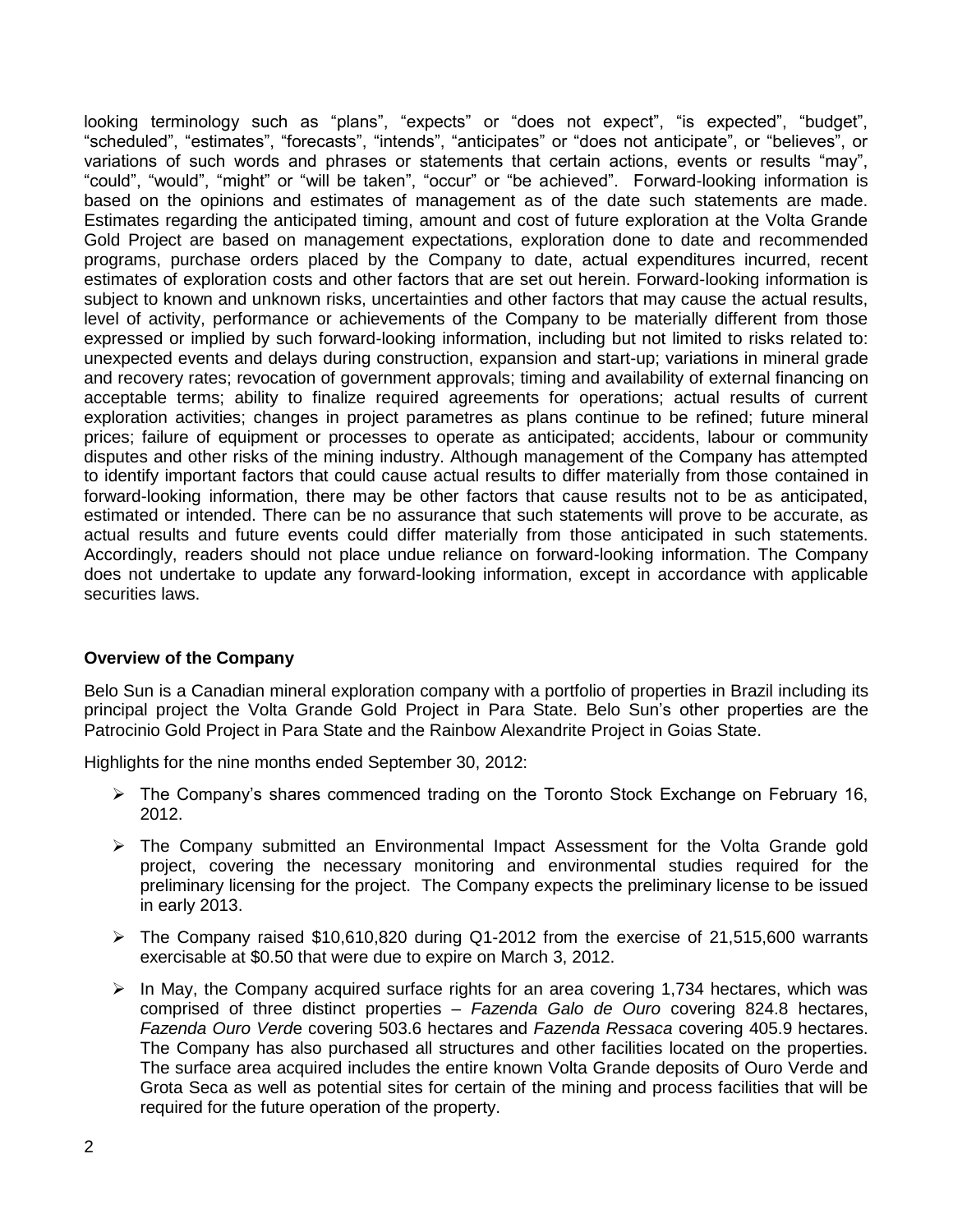- $\triangleright$  In July 2012, the Company released a technical report which includes a mineral resource estimate for the South Block that added Inferred mineral resources of 357,000 ounces at an average grade of 2.75 g/t Au.
- $\triangleright$  A new resource estimate is scheduled to be released in Q4-2012, the fourth update released this year. The latest resource estimate in April 2012 included Measured and Indicated mineral resources within the projected open pit estimated to be 2.85 million ounces at an average grade of 1.69 g/t Au and Inferred mineral resources within the projected open pit estimated to be 1.97 million ounces at an average grade of 1.70 g/t Au. The new resource update will include the results from the drilling program completed in August 2012. The Company will freeze the database on receipt of all the assays from this program and this will become the basis for completing the prefeasibility and feasibility studies.
- The Company completed 84,126 metres of diamond drilling in 289 holes since December 2011.

The mineral exploration business is risky and most exploration projects will not become mines. The Company may offer an opportunity to a mining company to acquire an interest in a property in return for funding all or part of the exploration and development of the property. For the funding of property acquisitions and exploration that the Company conducts, the Company depends on the issuance of shares from treasury to investors. These stock issuances depend on numerous factors including a positive mineral exploration environment, positive stock market conditions, a company's track record and the experience of management.

The Company's financial statements have been prepared in accordance with IFRS applicable to a going concern. Accordingly, they do not give effect to adjustments that would be necessary should the Company be unable to continue as a going concern and therefore be required to realize its assets and liquidate its liabilities and commitments in other than the normal course of business and at amounts different from those in the accompanying financial statements.

# **Outlook**

Belo Sun's principal focus is the Volta Grande Gold Project. The Volta Grande Gold Project has a National Instrument 43-101 compliant estimated measured and indicated mineral resource of 2,852,000 ounces of gold (52.45 million tonnes grading 1.69 grams per tonne gold) and an estimated inferred mineral resource of 2,322,000 ounces of gold (39.99 million tonnes grading 1.81 grams per tonne gold) based on 0.50-gram-per-tonne-gold cut off (see the Technical Report issued July 27, 2012).

Belo Sun has completed 289 drill holes (84,126 metres) at the Volta Grande Gold Project during the first nine months of 2012. From April 2010 to September 2012 the Company completed 635 drill holes (174,684 metres).

Belo Sun is working on a preliminary feasibility study for the Volta Grande gold project, which is expected to be completed in Q1-2013. Belo Sun intends to complete a definitive feasibility study for the project in 2013. In this context, Belo Sun is planning the programs set out for the Volta Grande Project as follows:

 $\triangleright$  Continued exploration drilling on the Ouro Verde and Grota Sêca deposits to delineate possible extensions of mineralization along strike and down dip as well as infill drilling on a grid spacing of about 50 metres by 50 metres across identified areas of mineralization. Approximately 60,000 metres of drilling will be required;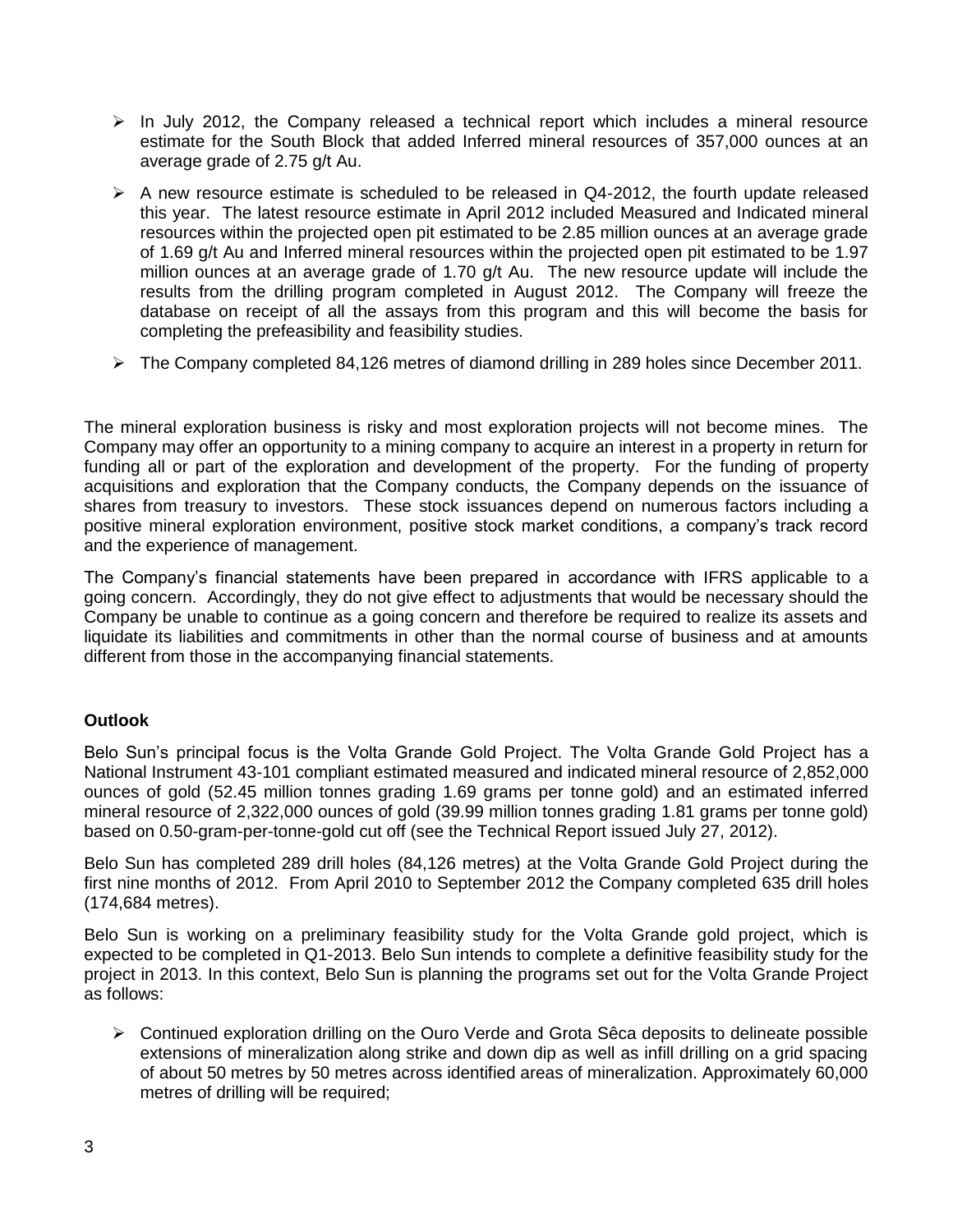- $\triangleright$  Perform geological and structural studies to improve the understanding of the controls on the distribution of the gold mineralization in the area. These studies will be facilitated recovering oriented core;
- $\triangleright$  Continued exploration over South Block to identify new gold mineralization and to investigate existing gold showings at depth to support mineral resource estimation; and
- Regional exploration programs (including newly acquired permits) such as high resolution airborne geophysical surveys (magnetic and electromagnetic).

# **Summary of Quarterly Results**

The following is a summary of the Company's financial results for the eight most recently completed quarters:

|                                  | 30-Sep       | 30-Jun       | 31-Mar                                             | 31-Dec       | 30-Sep                                                                           | 30-Jun       | 31-Mar       | 30-Dec      |
|----------------------------------|--------------|--------------|----------------------------------------------------|--------------|----------------------------------------------------------------------------------|--------------|--------------|-------------|
|                                  | 2012         | 2012         | 2012                                               | 2011         | 2011                                                                             | 2011         | 2011         | 2010        |
| Net (loss)                       |              |              | $( $12,931,632)$ $( $16,823,928)$ $( $10,191,667)$ |              | $(\$8,042,719)$ $(\$11,678,884)$ $(\$8,711,105)$ $(\$4,437,251)$ $(\$3,327,295)$ |              |              |             |
| Net loss per share               | (\$0.06)     | (\$0.07)     | (\$0.05)                                           | (\$0.04)     | (\$0.06)                                                                         | (\$0.04)     | (\$0.03)     | (\$0.03)    |
| Working Capital*                 | \$3,594,574  | \$16,223,478 | \$33,517,505                                       | \$30,576,636 | \$38,885,845                                                                     | \$49,955,689 | \$52,374,800 | \$6,157,334 |
| <b>Total Assets</b>              | \$15,322,537 | \$29,380,281 | \$38,272,507                                       | \$34,504,425 | \$44,925,143                                                                     | \$53,606,410 | \$55,897,308 | \$8,391,615 |
| Total Non-current<br>Liabilities | \$22,532     | \$28,622     | \$7,091                                            | \$20,663     | \$27,522                                                                         | \$42,189     | \$58,103     | \$47,828    |

\* Working Capital is defined as current assets minus current liabilities

#### Factors Affecting Comparability of Quarters

Results of operations can vary significantly as a result of a number of factors. The Company's level of activity and expenditures during a specific quarter are influenced by the level of working capital, the availability of external financing, the time required to gather, analyze and report on geological data related to its properties and the nature of activity, and the number of personnel required to advance each individual project.

In addition, the granting of stock options in a particular quarter gives rise to stock-based compensation expense. In the third quarter of 2012, the Company recorded stock-based compensation expense of \$184,050 (Q3-2012 – \$3,876,200, Q1-2012 – \$2,749,200, Q4-2011 – Nil, Q3-2011 – Nil, Q3-2011 – \$4,380,758, Q1-2011 – Nil, Q4-2010 – \$447,000). Exploration expenditures during quarters vary and can cause earnings to fluctuate. In the third quarter of 2012, the Company recorded exploration and evaluation expenses (including engineering studies) of \$12,039,843 (Q2-2012 – \$9,750,813, Q1-2012 – \$7,365,317, Q4-2011 – \$7,100,783; Q3-2011 – \$9,997,723; Q2-2011 – \$4,016,818; Q1-2011 – \$3,304,542, Q4-2010 – \$2,302,616). During 2012, the Company incurred costs from its extensive drilling program of 84,126 metres, as well as costs in relation to prefeasibility and geophysical studies. During Q3-2011, the Company completed an extensive infill drilling program and extended the program into Q4-2011.

Also contributing to fluctuating quarterly net (loss) are changes in foreign exchange rates. The Company holds a large portion of its monetary assets and liabilities in Brazil and therefore changes in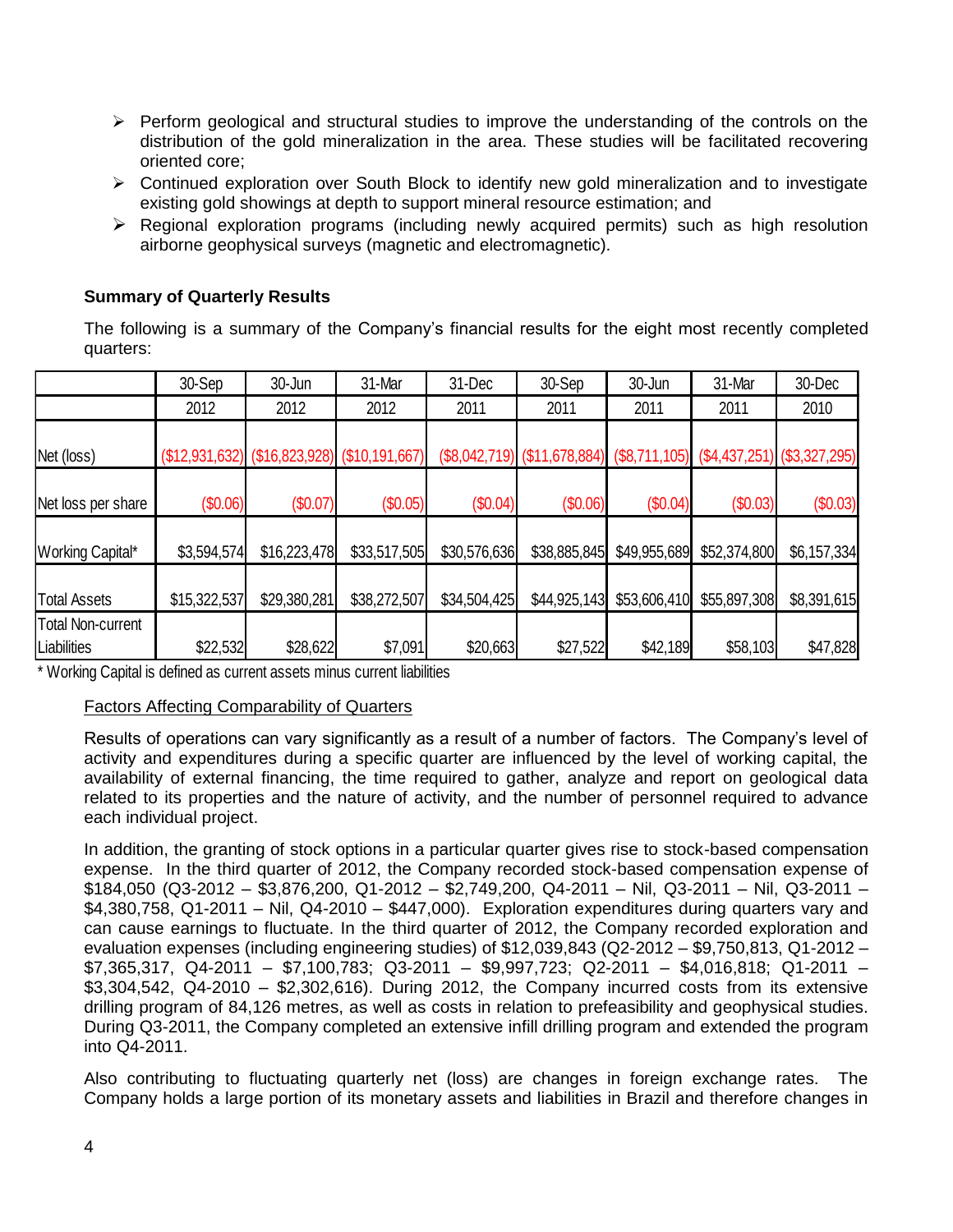the rate of exchange between the Brazilian Real, United States dollar and the Canadian dollar result in reported gains and losses on foreign currency fluctuations.

## **Results of Operations – Financial**

The following is a discussion of the results of operations of the Company for the three and nine months ended September 30, 2012. They should be read in conjunction with our condensed interim consolidated financial statements for the three and nine months ended September 30, 2012 and related notes.

For the quarters ended:

|                                       | Three Months Ended September 30, |            |    |            |
|---------------------------------------|----------------------------------|------------|----|------------|
|                                       |                                  | 2012       |    | 2011       |
| Net loss                              | \$                               | 12,931,632 | \$ | 11,678,884 |
| Interest income                       |                                  | (155, 268) |    | (364,436)  |
| Management fees to directors          |                                  | 94,298     |    | 124,680    |
| Salaries, wages and consulting fees   |                                  | 430,026    |    | 271,329    |
| Professional fees                     |                                  | 21,550     |    | 27,701     |
| General and administration            |                                  | 576,477    |    | 363,294    |
| Amortization                          |                                  | 62,861     |    | 31,765     |
| Share-based payments                  |                                  | 184,050    |    |            |
| Exploration and evaluation expenses   |                                  | 10,158,107 |    | 8,728,612  |
| <b>Engineering studies</b>            |                                  | 1,881,736  |    | 1,269,111  |
| Loss/(gain) on foreign exchange       |                                  | (322,976)  |    | 1,226,828  |
| Loss/(gain) on sale of capital assets |                                  | 771        |    |            |

For the three months ended September 30, 2012, the Company recorded a net loss of \$12,931,632 (\$0.06 per share) compared to a net loss of \$11,678,884 (\$0.06 per share) for the three months ended September 30, 2011. The larger loss is attributable primarily to higher exploration and evaluation expenses, including engineering studies.

Salaries, wages and consulting fees are higher in Q3-2012 compared to Q3-2011 as a result of increased number of consultants as well as higher consulting fees during Q3-2012 compared to Q3- 2011.

Exploration and evaluation expenses, including engineering studies, were \$12,039,843 for the three months ended September 30, 2012 compared to \$9,997,723 for the three months ended September 30, 2011. In Q3-2012, the Company continued actively exploring its Volta Grande Gold Project completing approximately 126 drill holes (35,196 metres), working on environmental technical studies and a preliminary feasibility study.

Interest income was \$155,268 for the three months ended September 30, 2012 compared to \$364,436 for the three months ended September 30, 2011. Lower cash balances and lower interest rates earned in Brazil during Q3-2012 compared to Q3-2011 resulted in lower interest income.

Share-based payments was \$184,050 for the three months ended September 30, 2012 in relation to the 4,025,000 stock options granted to directors, officers, employees and consultants of the Company.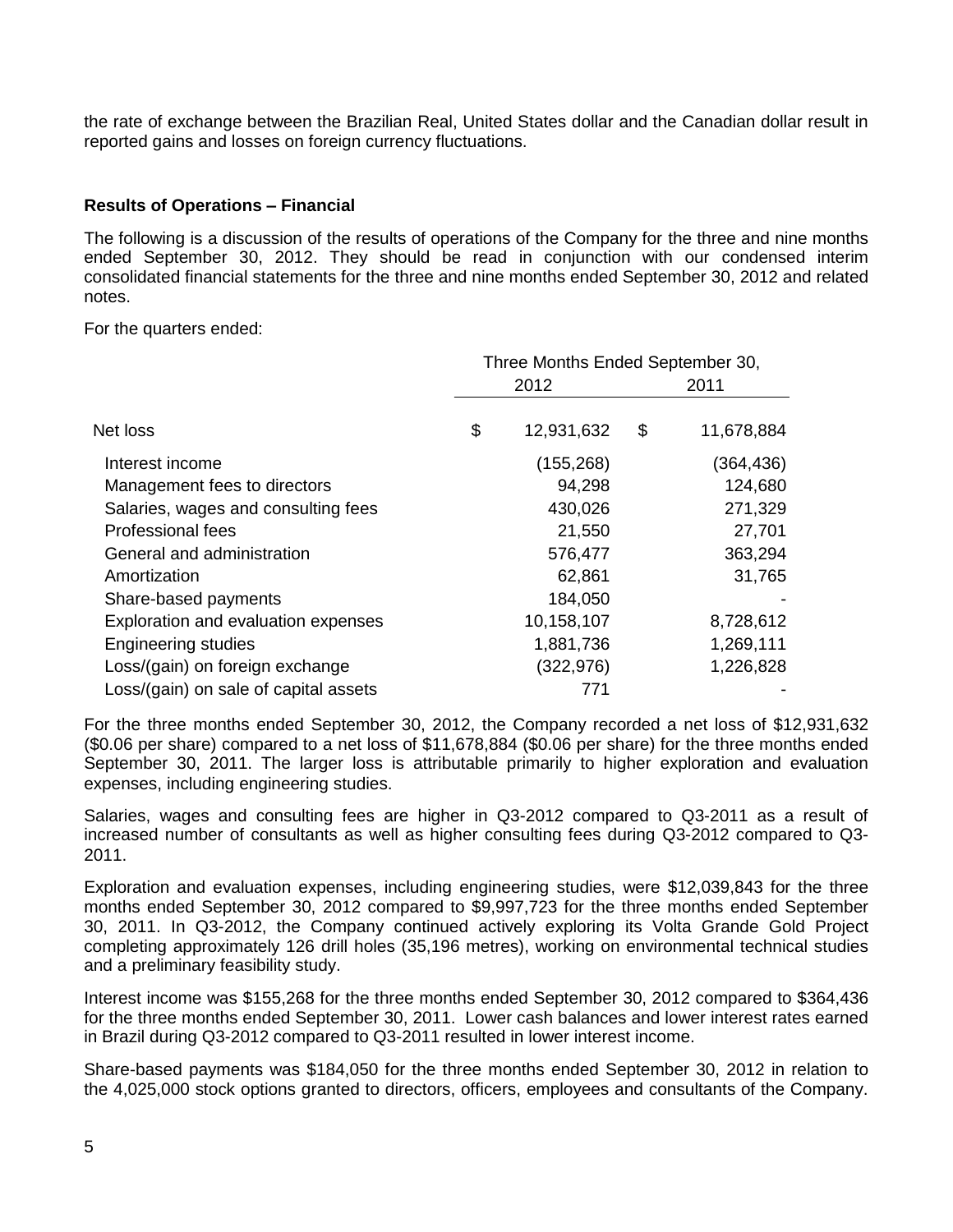A large portion of the expense was accrued during the previous quarter. During Q3-2011, no stock options were granted resulting in \$nil stock-based compensation expense.

The Company also recognized a foreign exchange gain of \$322,976 during Q3-2012 (Q3-2011 – a loss of \$1,226,828). While the US dollar strengthened marginally throughout the current quarter, Brazilian monetary liabilities increased while monetary assets decreased generating the gain throughout the quarter.

During the three months ended September 30, 2012, the Company spent \$13,878,486 on operations, raised \$23,120 from the exercise of options, paid lease obligations of \$15,545, redeemed its term deposit for cash of \$513,534 and purchased capital assets of \$140,290. During the three months ended September 30, 2011, the Company spent \$8,064,654 on operations, raised \$311,998 from the exercise of warrants and options, paid lease obligations of \$128,974, and incurred \$184,338 in capital asset expenditures.

For the periods ended:

|                                     |      | Nine months ended September 30, |    |            |  |
|-------------------------------------|------|---------------------------------|----|------------|--|
|                                     | 2012 |                                 |    | 2011       |  |
| Net loss                            | \$   | 39,947,227                      | \$ | 24,827,240 |  |
| Interest income                     |      | (925,864)                       |    | (716, 735) |  |
| Management fees to directors        |      | 465,307                         |    | 324,145    |  |
| Salaries, wages and consulting fees |      | 2,382,708                       |    | 1,130,466  |  |
| <b>Professional fees</b>            |      | 63,740                          |    | 93,192     |  |
| General and administration          |      | 1,686,620                       |    | 1,164,341  |  |
| Amortization                        |      | 159,050                         |    | 85,267     |  |
| Share-based payments                |      | 6,801,550                       |    | 4,380,758  |  |
| Exploration and evaluation expenses |      | 24,050,321                      |    | 15,373,072 |  |
| <b>Engineering studies</b>          |      | 5,105,652                       |    | 1,946,011  |  |
| Loss/(gain) on foreign exchange     |      | 158,511                         |    | 1,046,723  |  |
| (Gain) on sale of capital assets    |      | (368)                           |    |            |  |

For the nine months ended September 30, 2012, the Company recorded a net loss of \$39,947,227 (\$0.18 per share) compared to a net loss of \$24,827,240 (\$0.13 per share) for the nine months ended September 30, 2011. The larger loss is attributable primarily to higher exploration and evaluation expenses, including engineering studies, higher share-based payments and higher salaries, wages and consulting fees.

Salaries, wages and consulting fees are higher in 2012 compared to 2011 primarily as a result of higher performance bonuses granted during 2012 compared to 2011. There were also additional consultants joining the Company during 2012, including the Company's COO, Vice President, Engineering and General Manager of Brazilian Operations.

General and administration costs were higher during 2012 compared to 2011 primarily as a result of the Company's graduation to the TSX and the consequent listing fees charged. The Company has been incurring higher costs in general in light of the increased activities during 2012.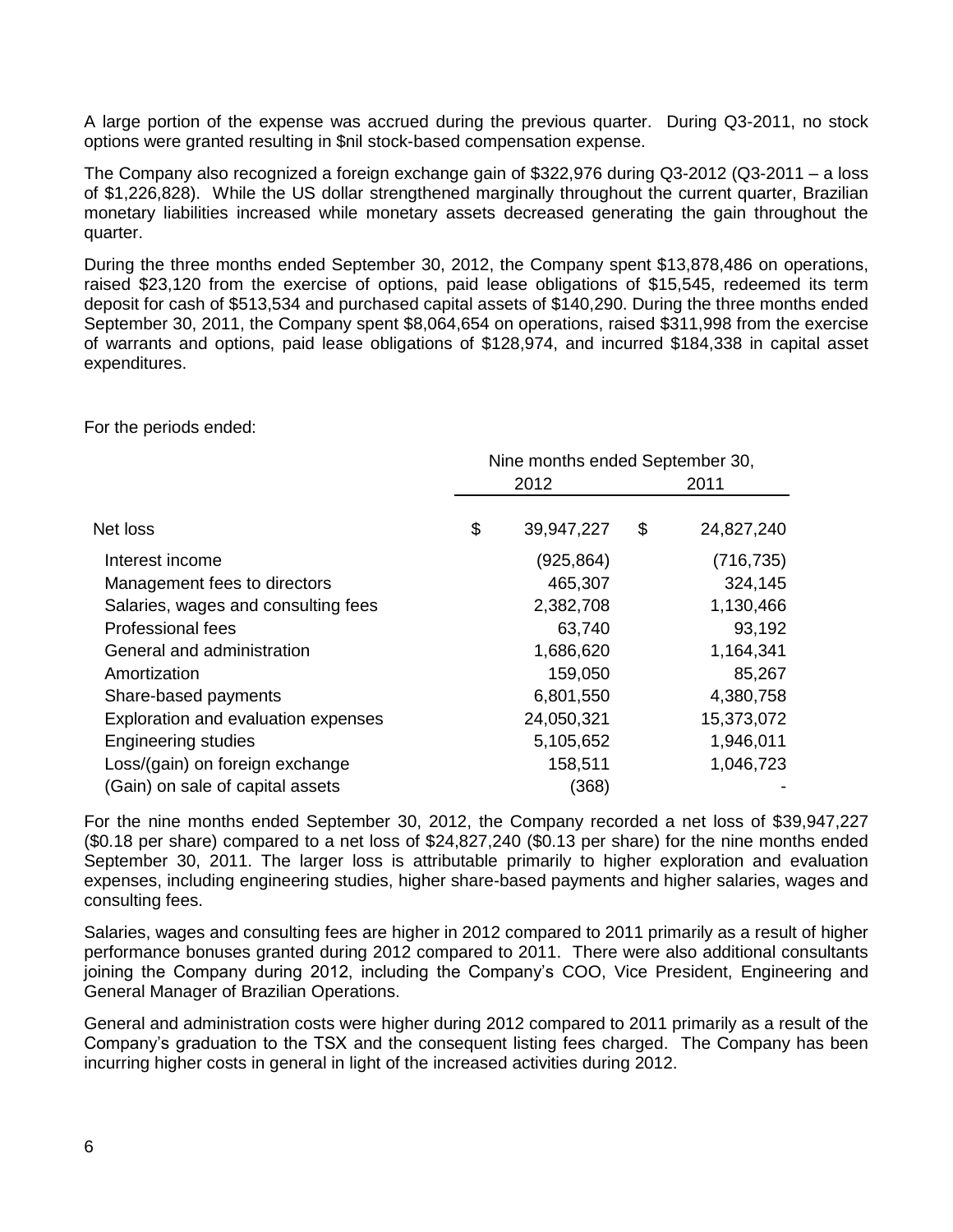Exploration and evaluation expenses, including engineering studies, were \$29,155,973 for the nine months ended September 30, 2012 compared to \$17,319,083 for the nine months ended September 30, 2011. In 2012, the Company continued actively exploring its Volta Grande Gold Project completing approximately 289 drill holes (84,126 metres), working on environmental technical studies and a preliminary feasibility study.

Interest income was \$925,864 for the nine months ended September 30, 2012 compared to \$716,735 for the nine months ended September 30, 2012. The Company held higher cash during 2012 compared to 2011 on which interest income was earned.

Share-based payments was \$6,801,550 for the nine months ended September 30, 2012 in relation to the 8,445,000 stock options granted to directors, officers, employees and consultants of the Company. During 2011, 4,922,200 stock options were granted resulting in \$4,380,758 in share-based payments expense.

The Company also recognized a foreign exchange loss of \$158,511 during 2012 (2011 – \$1,046,723). While the US dollar strengthened throughout the nine month period, Brazilian monetary assets decreased and monetary liabilities increased resulting in a small foreign exchange loss.

During the nine months ended September 30, 2012, the Company spent \$31,800,594 on operations, raised \$11,028,524 from the exercise of warrants and options, paid lease obligations of \$57,254, redeemed a term deposit for cash proceeds of \$513,534 and purchased capital assets of \$5,193,989, including a significant land package. During the nine months ended September 30, 2011, the Company spent \$15,977,610 on operations, raised \$48,326,058 from the issuance of shares in a financing, raised \$4,867,568 from the exercise of warrants and options, acquired and paid lease obligations of \$111,240, and incurred \$491,804 in capital asset expenditures.

# **Liquidity and Capital Resources**

Given the nature of the Company's operations, the most relevant financial information relates primarily to current liquidity, solvency and planned expenditures. The Company's financial success will be dependent upon the development of a property that leads to the discovery of economically recoverable reserves. Such development may take years to complete and the amount of resulting income, if any, is difficult to determine.

The Company currently has negative operating cash flow and finances its mineral exploration activities through equity financing. The Company's financial success will be dependent on the economic viability of its mineral exploration properties and the extent to which it can establish economic reserves and operations.

The Company had working capital of \$3,594,574 as at September 30, 2012 (December 31, 2011 - \$30,575,636) including cash and cash equivalents of \$8,549,934 (December 31, 2011 - \$32,415,945). None of the cash equivalents are invested in asset-backed securities.

The Company is currently focusing its efforts on the Volta Grande Gold Project.

# Exercise of Warrants and Options

During the nine months ended September 30, 2012, 22,274,200 warrants and options were exercised for proceeds of \$11,028,524.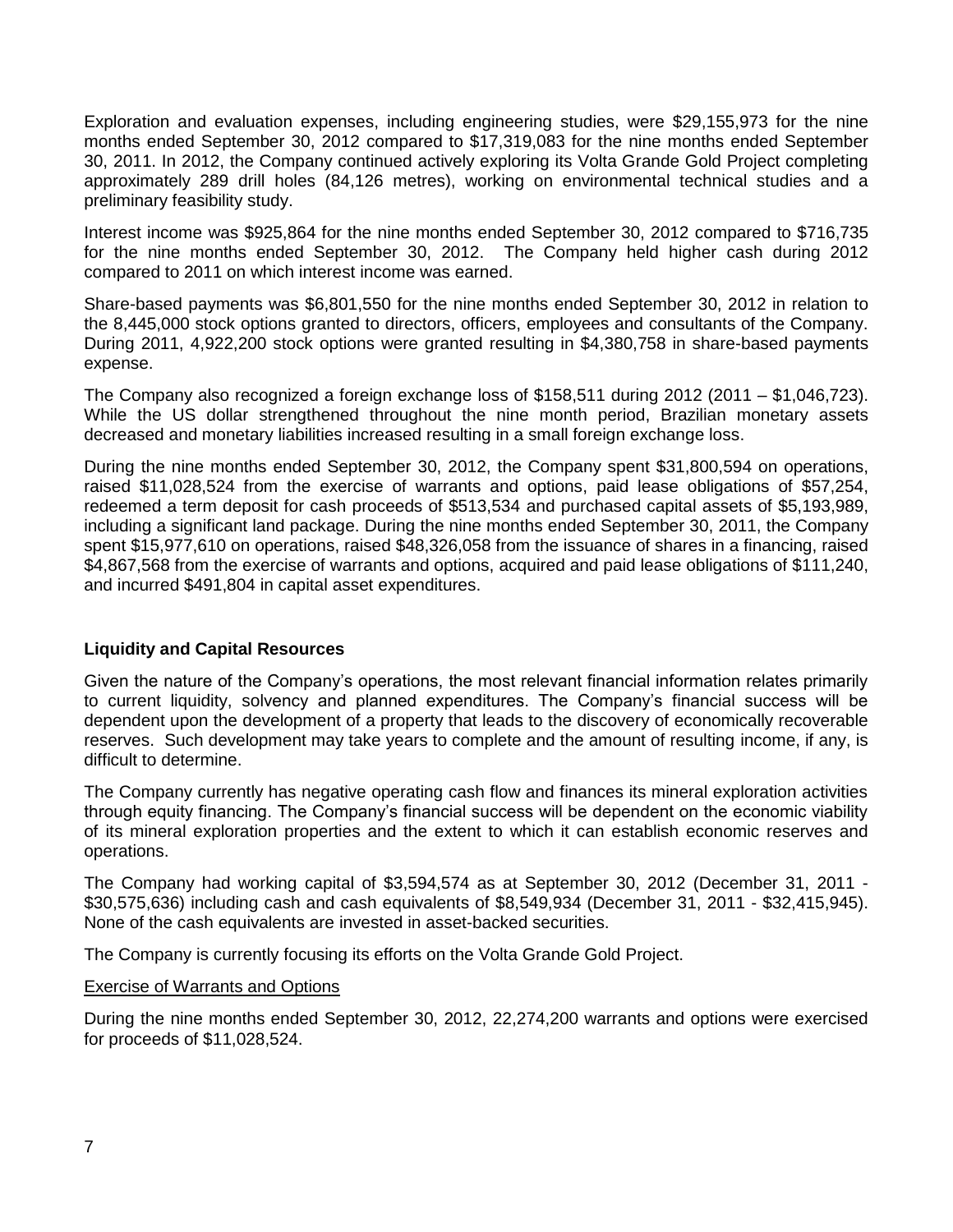## Long Term Investment

The Company redeemed its term deposit of 1,058,832 Reais (December 31, 2011 – 1,005,805 Reais), including accrued interest, which was set up to fund potential amounts owing to Companhia de Pesquisa de Recoursos Minerais ("CPRM"). The bank in which the deposit resided closed its investment portfolio business. Subsequent to the end of the quarter, the Company is opening a new account with a different institution re-establishing the term deposit.

#### Currency Risk

The Company operates internationally and is exposed to foreign exchange risk as certain expenditures are denominated in non-Canadian dollar currencies. Foreign exchange risk is predominantly to the United Stated dollars and Brazilian Real.

A strengthening of \$0.01 in the United States dollar against the Brazilian Reais would have decreased net income by approximately \$2,000 for the nine months ended September 30, 2012 (September 30, 2011 - \$124,000). A strengthening of \$0.01 in the Canadian dollar against the United States dollar would have decreased accumulated other comprehensive income by approximately \$1,000 for the nine months ended September 30, 2012 (September 30, 2011 - \$67,000). At September 30, 2012, one Canadian dollar was equal to 1.0171 United States dollars (September 30, 2011 – 0.9540) and one Canadian dollar was equal to 2.0618 Brazilian Reais (September 30, 2011 – 1.7803).

As at September 30, 2012 the monetary balances in non-Canadian dollar currencies are as follows: Brazilian Reais United States Dollar

| Cash                                     | S  | 10,137,506 \$ | 4,116       |
|------------------------------------------|----|---------------|-------------|
| Accounts receivable and prepaid expenses |    | 845,888       |             |
| Long term investment                     |    | -             |             |
| Accounts payable                         |    | (11,049,012)  | (518)       |
| Lease payable                            |    | (98,038)      |             |
|                                          | \$ | (163,656)     | \$<br>3,598 |

# **Capital Risk Management**

The Company includes cash and equity, comprised of issued common shares, share-based payment reserve, warrants and deficit, in the definition of capital. The Company's objectives when managing capital is to maintain its ability to continue as a going concern in order to provide returns for shareholders and benefits for other stakeholders.

The Company manages its capital structure and makes adjustments to it based on the funds available to the Company in order to support the acquisition and exploration of mineral properties. The Board of Directors does not establish quantitative return on capital criteria for management but rather relies on the expertise of the Company's management and consultants to sustain future development of the business.

The Company's properties are in the exploration stage and, accordingly, the Company is dependent upon external financings to fund activities. In order to carry out planned exploration and pay for administrative costs, the Company will spend its existing working capital and raise the additional funds required.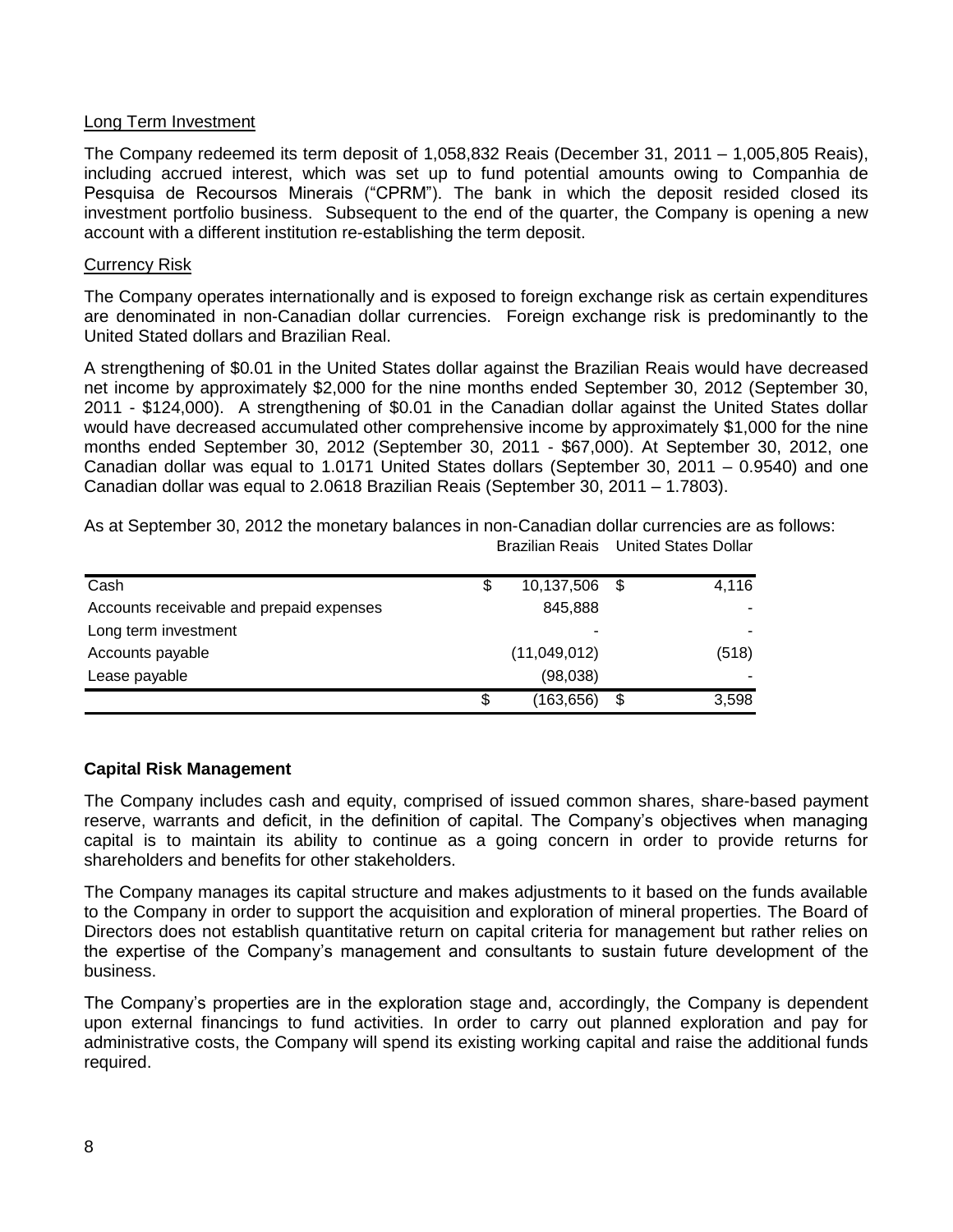Management reviews its capital management approach on an ongoing basis and believes that this approach is reasonable given the relative size of the Company. There were no changes in the Company's approach to capital management during the nine months ended September 30, 2012. The Company is not subject to externally imposed capital requirements.

# **Commitments**

#### Management Contract Commitments

The Company is party to certain management contracts. These contracts require that additional payments of up to \$5,140,000 be made upon the occurrence of certain events such as a change of control. Minimum commitments remaining under these contracts were approximately \$632,000, all due within one year.

## Environmental Commitments

The Company's mining and exploration activities are subject to various federal, provincial and international laws and regulations governing the protection of the environment. These laws and regulations are continually changing and generally becoming more restrictive. The Company conducts its operations so as to protect public health and the environment and believes its operations are materially in compliance with all applicable laws and regulations. The Company has made, and expects to make in the future, expenditures to comply with such laws and regulations.

The only capital resource of the Company is the plant, property and equipment at \$6,163,420 (net book value).

# **Results of Operation - Exploration**

# VOLTA GRANDE PROPERTY

Volta Grande, the Company's primary focus, is an advanced-stage exploration project located in Para State, Brazil where an indicated and inferred gold resource has been delineated by the Company. The mineral resource is comprised of 2,852,000 measured and indicated ounces of gold (52.45 million tonnes grading 1.69 g/t Au) and 2,322,000 inferred ounces of gold (39.99 million tonnes grading 1.81 g/t Au) using a 0.50 g/t Au cut-off (see the Technical Report issued July 27, 2012).

#### Agreement

In 2005, the Company signed an agreement modifying the terms of the acquisition of a 100 percent interest in the Volta Grande Gold Property located in the Para State, approximately 60 kilometres southwest of the city of Altamira in northern Brazil (the "Volta Grande Property"). Under the original terms of the contract signed in 2004, the Company was to pay US\$3 million over four years. Under the modified agreement the Company agreed to pay to the Vendor a total of US\$600,000 which was paid in 2006. The transfer of title to the Volta Grande Property occurred following the arrangements with CPRM, whereby the Company has committed to pay CPRM 3,740,000 Reais if a mineable deposit is defined on the Volta Grande Property. Payments would begin two years following production and could be paid over ten years on a quarterly basis. As security, the Company had purchased a term deposit of 3,740,000 Reais.

In March 2008, the Company successfully renegotiated the agreement with CPRM. Under the new terms, CPRM released to the Company 3,525,087 Reais of the total term deposit of 4,273,087 Reais held in security to cover the Company's debt owed to CPRM. In addition the Company allocated the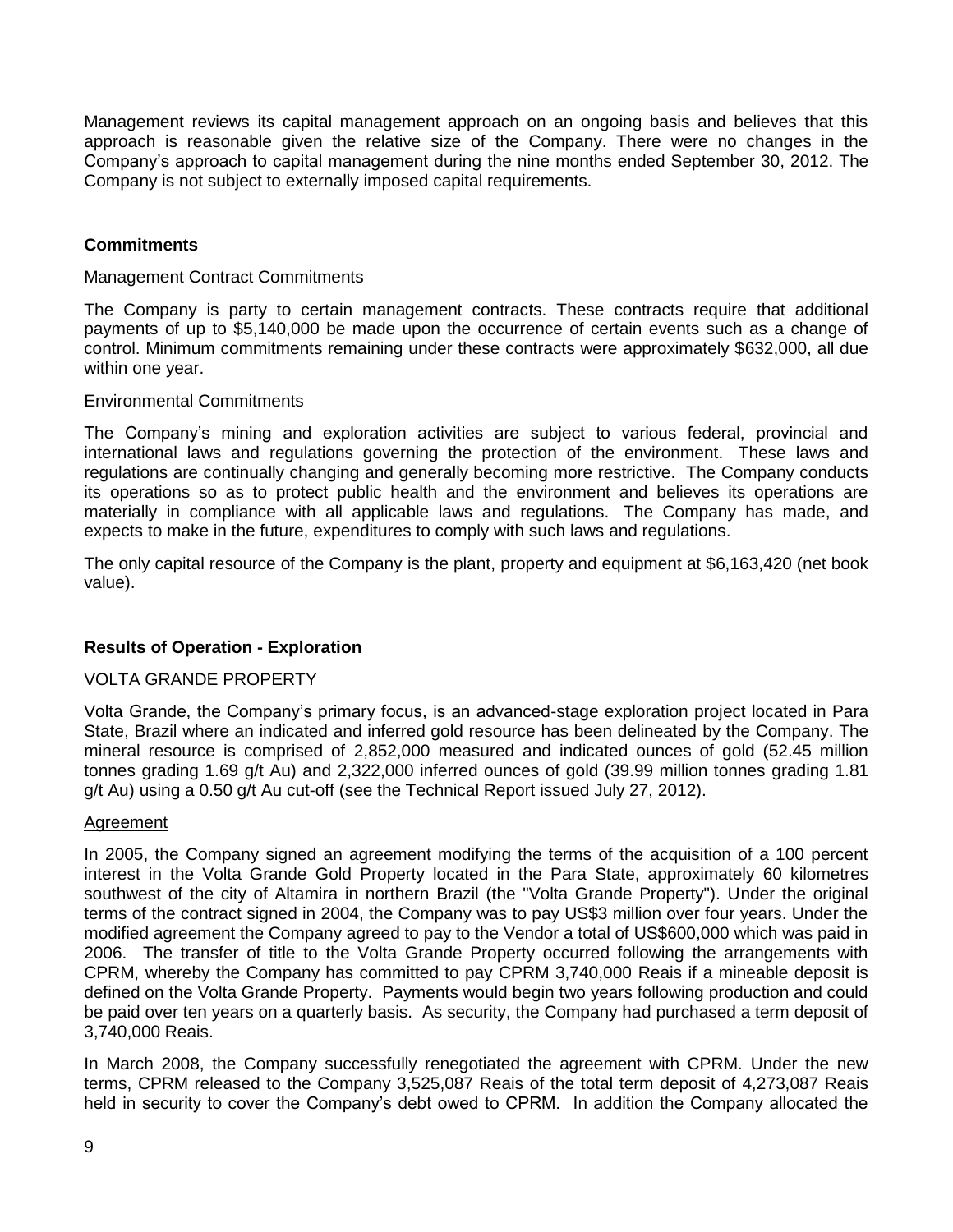balance of the original term deposit that was not released, amounting to 748,000 Reais, to be retained in an interest bearing term deposit to cover future royalty payments. There has been no production at Volta Grande resulting in no royalties payable and no amounts were withdrawn by the CPRM.

## **Background**

The 100% owned Volta Grande Gold Project is located approximately 60 kilometres southwest of the town of Altamira (pop. 100,000) in the northern region of Para State. The geological setting (*Tres Palmeiras greenstone belt*) at the project areas is part of the same sequences present in the Carajas "World Class" mineral province.

Gold mineralization was identified at numerous sites in the 1990s by past operators TVX Gold Inc. (now part of Kinross) and Battle Mountain Exploration (now part of Newmont). Historical drilling by these companies included more than 27,000 metres of combined core, auger, and reverse circulation drilling and several thousand channel and soil samples. Preliminary metallurgical work indicated that Volta Grande mineralization is amenable to conventional milling and cyanidation process methods, with gold recoveries of up to 95% in bottle roll tests.

The shear-hosted mineral resource at Volta Grande is contained in three main areas (Ouro Verde and Grota Seca at the North Block and the South Block), all of which have development in the form of artisanal workings into them. Within these areas, there are numerous narrow zones of high-grade gold mineralization, with potential for expansion along strike and at depth. There is also potential for the discovery of additional mineralized zones within the large alteration envelope in the host intrusive which has been traced for more than three kilometres along strike. Two types of gold mineralization are present: primary gold in intrusive rocks and secondary gold in an extensive saprolitic zone overlying the primary mineralization.

Roscoe Postle Associates Inc ("RPA") (formerly Scott Wilson Roscoe Postle Associates Inc.) reported that "there is potential for high grade shoots that may extend to depths of at least 200 metres or 300 metres below the surface, based on analogy with other Precambrian shear zone hosted gold deposits in Brazil." The property has been mined historically by garimpeiros (artisanal miners) for several decades using both open pit and underground mining methods with several shafts of 80 to 200 metres along high-grade veins. Grab samples from these shafts have assayed as high as 474.9 g/t Au.

#### Recent Developments

# Drill Program and Assay Highlights

Belo Sun has completed 635 drill holes at the Volta Grande Gold Project since April 2010. The drilling program was designed to upgrade the mineral resource designation in support of a planned feasibility study and expand the existing mineral resource estimate. The Company's updated mineral resource statement incorporates results from core boreholes to February 29, 2012 for the Ouro Verde and Groto Seca deposits, and results from core boreholes to May 1, 2012 for the South Block deposit. The Company plans to update the mineral resource estimate in Q4-2012 with results from the final holes of the drilling program drilled since the last update.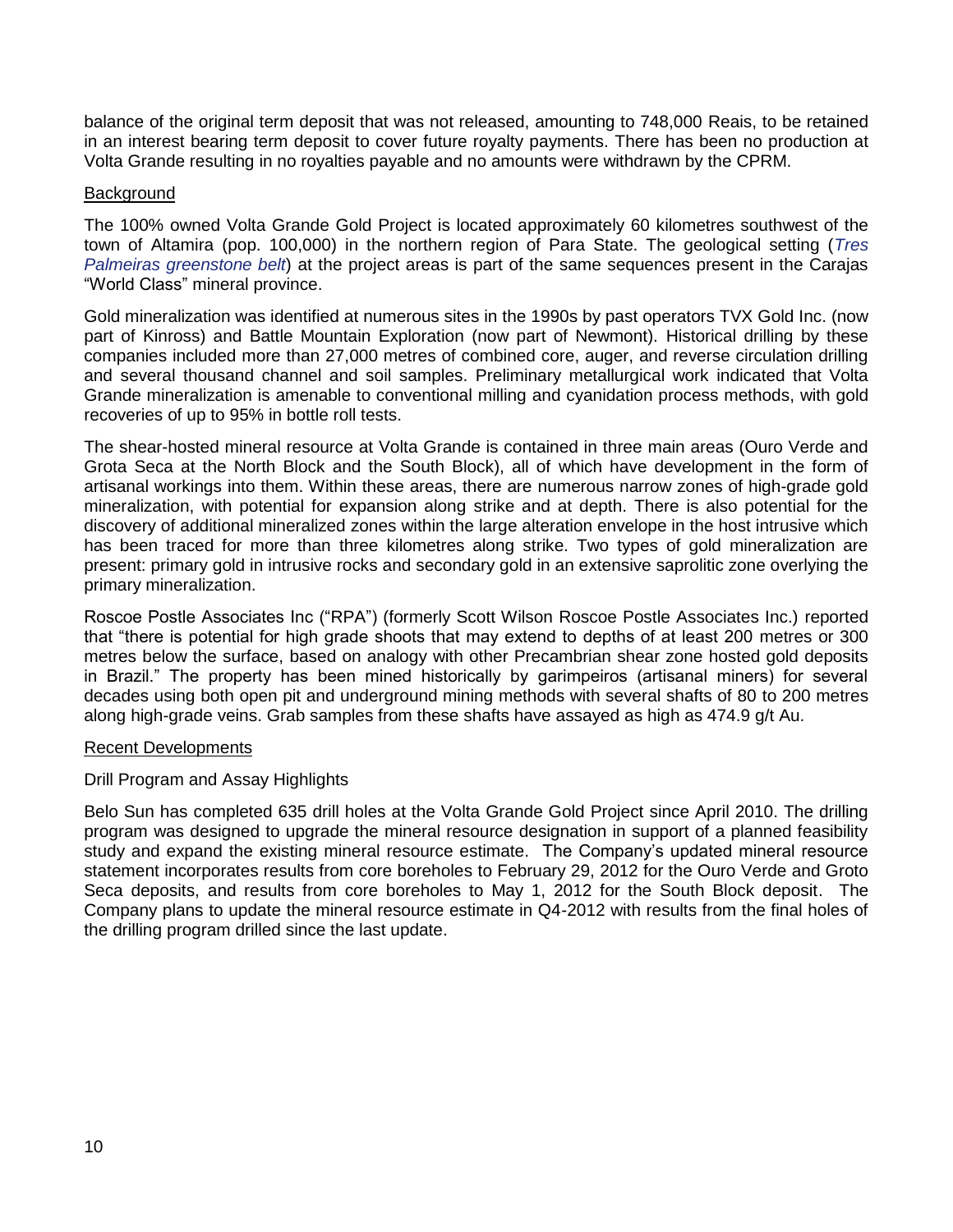# Drilling highlights from 2012 include:

Ouro Verde

- Hole VVGD-270 located 150 metres from the edge of the drill intercepts modeled on the April 2011 mineral resources update has intersected multiple high grade mineralized zones including 4.00 metres grading 20.88 g/t Au (from 73.25 m depth) and 19.65 metres grading 4.73 g/t Au including 12.20 metres grading 6.80 g/t Au (from 181.00 m depth). (See press release dated January 4, 2012.)
- $\triangleright$  Significant down dip intercepts in hole VVGD-234 include 59.30 metres grading 2.59 g/t Au (from 216.70 m depth) including 21.40 metres grading 4.06 g/t Au. (See press release dated January 4, 2012.)
- VVGD-201 intersected 24.00 metres grading 3.68 g/t Au (from 18.00 m depth) including 10.00 metres grading 8.13 g/t Au. (See press release dated January 4, 2012.)
- $\triangleright$  Hole VVGD-297 has intersected multiple mineralized zones with widths ranging from 5.45 m to 14.50 metres. A high grade 10.00 meter thick zone grading 4.01 g/t Au has been intersected near surface (from 10.00 m depth). It is important to emphasize that this hole extends the Ouro Verde deposit 250 metres from the previously modeled zones. (See press release dated March 20, 2012.)
- Significant down dip intercepts in that region also includes VVGD-292 with 12.00 metres grading 3.91 g/t Au (from 130.00 m depth) including 7.60 metres grading 5.86 g/t Au. (See press release dated March 20, 2012.)
- $\triangleright$  Several other resource expansion holes show significant multiple mineralized zones with thickness of up to 40.45 metres such as in VVGD 291. (See press release dated March 20, 2012.)
- $\triangleright$  At the Ouro Verde deposit, hole VVGD-267 which is part of the infill drilling for upgrading the mineral resource categories intersected multiple high grade shallow mineralized zones and improved the grade in that area of the deposit. Hole VVGD-300 intersected multiple high grade mineralized intervals extending down dip approximately 500 metres below surface. This hole intersected 9 mineralized zones with widths ranging from 3.65 m to 24.00 metres and the best interval being 9.65 metres grading 5.03 g/t Au. (See press release dated March 20, 2012.)
- $\triangleright$  Hole VVGD-339 has intersected multiple mineralized zones such as 49.50 metres grading 5.04 g/t Au (from 184.90 metres) including 8.33 metres grading 21.79 g/t Au (from 188.12 metres). (See press release dated April 5, 2012.)
- $\triangleright$  Hole VVGD-327 has intersected multiple mineralized zones such as 44.20 metres grading 1.90 g/t Au (from 206.80 metres) including 7.27 metres grading 6.54 g/t Au (from 221.85 metres). (See press release dated April 5, 2012.)
- $\triangleright$  Significant down dip intercepts in the same region also include VVGD-331 with 27.70 metres grading 3.57 g/t Au (from 146.00 metres) including 11.35 metres grading 7.56 g/t Au (from 146.00 metres) and VVGD-340 with 29.25 metres grading 2.21 g/t Au (from 214.00 metres) including 9.50 metres grading 4.50 g/t Au (from 217.00 metres). (See press release dated April 5, 2012.)
- Hole VVGD-344 has intersected multiple mineralized zones such as 32.00 metres grading 2.20 g/t Au (from 181.80 metres) including 6.71 metres grading 5.63 g/t Au (from 182.45 metres). (See press release dated June 27, 2012.)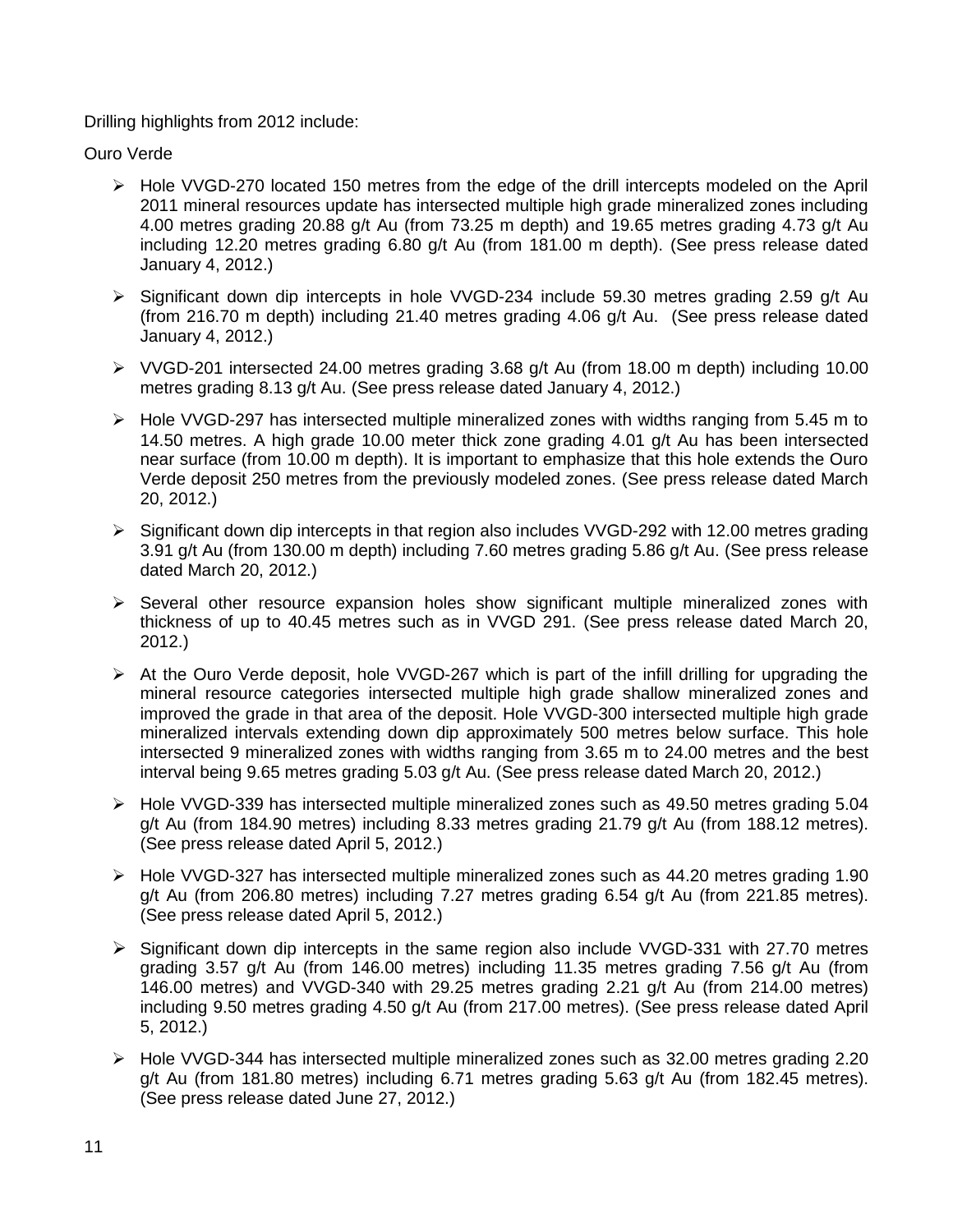- Hole VVGD-360 has intersected multiple mineralized zones such as 31.50 metres grading 2.40 g/t Au (from 231.00 metres) including 10.40 metres grading 5.31 g/t Au (from 247.60 metres). (See press release dated June 27, 2012.)
- $\triangleright$  Significant down dip intercepts such as in hole VVGD-417 with 58.00 metres grading 1.10 g/t Au (from 234.00 metres) including 17.30 metres grading 2.20 g/t Au (from 259.70 metres). (See press release dated September 4, 2012.)

## Grota Seca

- Holes VVGD-175 and VVGD-192 which were part of the infill drilling program intersected multiple high grade mineralized zones as follows: 18.00 metres grading 3.09 g/t Au (from 105.00 m depth) including 10.10 metres grading 5.19 g/t Au and 34.35 metres grading 2.71 g/t Au (from 239.00 m depth) including 12.70 metres grading 5.93g/t Au. (See press release dated January 4, 2012.)
- $\triangleright$  At the Grota Seca deposit all holes being released are part of the infill drilling program to upgrade the resources and several significant high grade intercepts such as the one in hole VVGD-249 which intersected multiple mineralized zones such as 22.00 metres grading 8.32 g/t Au (from 567.00 m depth). (See press release dated March 20, 2012.)
- $\triangleright$  Hole VVGD-378 has intersected multiple mineralized zones such as 22.10 metres grading 3.00 g/t Au (from 227.90 metres) including 9.50 metres grading 6.12 g/t Au (from 229.50 metres). (See press release dated June 27, 2012.)
- $\triangleright$  Hole VVGD-380 intersected multiple mineralized zones such as 19.24 metres grading 5.31 g/t Au (from 237.50 metres) including 9.77 metres grading 10.08 g/t Au (from 240.11 metres). (See press release dated September 4, 2012.)
- $\triangleright$  Hole VVGD-462 intersected multiple mineralized zones such as 10.80 metres grading 15.42 g/t Au. (See press release dated September 4, 2012.)

# Gréia

- $\triangleright$  VVGR-001 with 19 metres grading 1.16 g/t Au (from surface). (See press release dated June 19, 2012.)
- $\triangleright$  VVGR-019 with 12 metres grading 1.13 g/t Au (from 14 metres) and 14 metres grading 1.74 g/t Au (from 155 metres). (See press release dated June 19, 2012.)
- $\triangleright$  VVGR-025 with 12 metres grading 1.55 g/t Au (from 77 metres). (See press release dated June 19, 2012.)

# The South Block

The South Block is characterized by a very extensive alteration system and numerous artisanal workings and this hole confirms the potential for significant associated gold mineralization. The existing deposits continue to be extended along strike and down dip.

The Company continues drilling on the South block. The focus of the program is to follow up on geophysical and geochemical surveys aimed at discovering the source rocks responsible for the major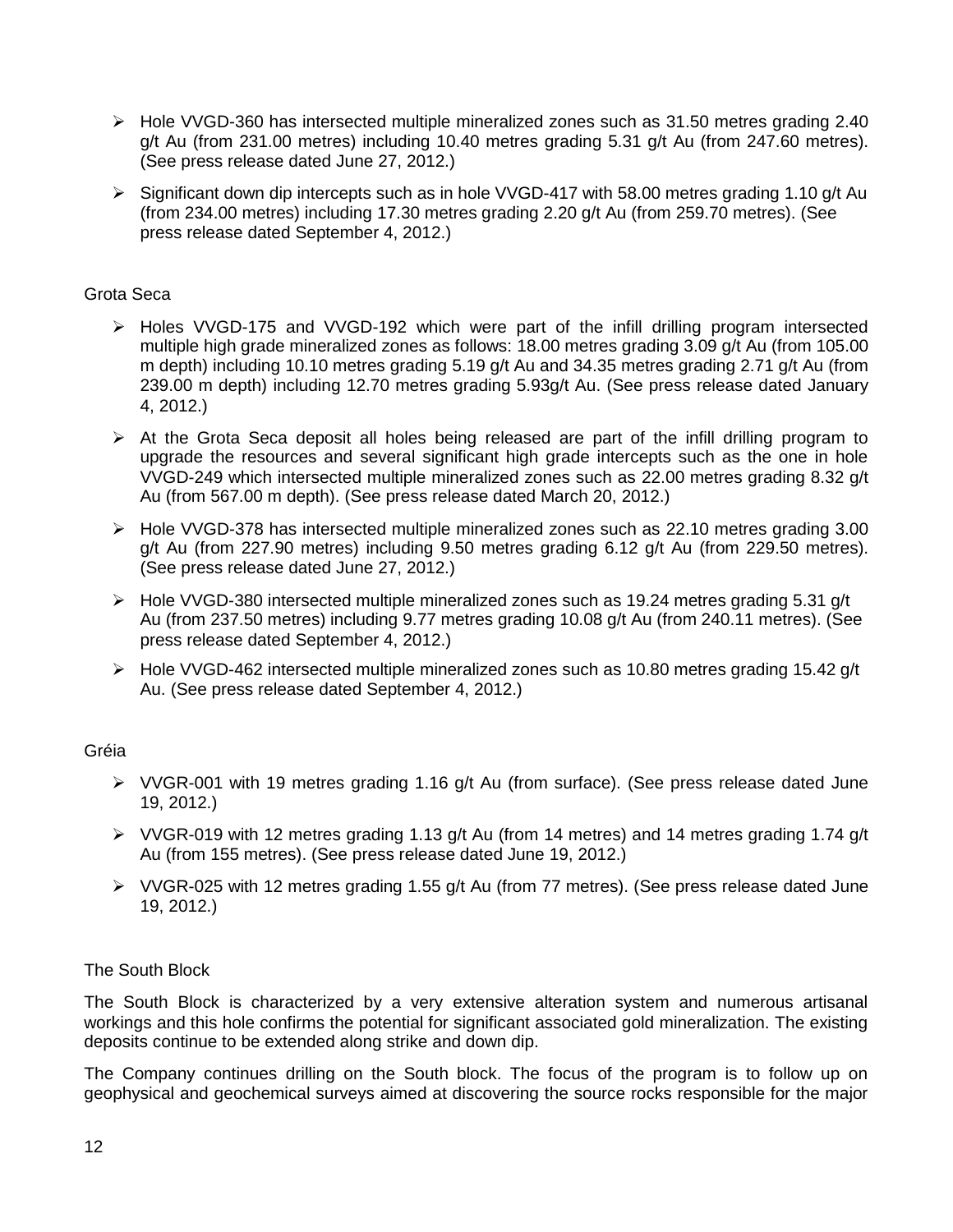alluvial gold deposits of the Itata River and its tributaries. Belo Sun received the results from the soil geochemistry program comprising 2,107 samples analyzed by ICP multi-element analysis and gold by fire assay. The soil anomalies were followed up with a 25-line-kilometre IP geophysical survey. Several strong IP anomalies had been identified, coincident with the soil anomalies, and these are the priority targets to be tested by a 5,000-metre drilling program. Limited historic drilling had been carried out in the area and these results indicated that the gold mineralization is hosted in sulphide-bearing granodiorite rocks. The gold mineralization appears to be associated with higher sulphide content than observed with the mineralization found in the North block and as such is expected to respond well to IP geophysical techniques. Significant gold mineralization intercepts from the historic drilling include 28 metres grading 1.47 g/t AU (hole VVD\_156) in the Pequi garimpo area. On October 11, 2011 Belo Sun announced the discovery of new gold mineralization on the South block. In the South Block area, the Itata discovery is represented by Hole VVGD-191 that intersected 15.45 metres grading 2.09 g/t Au (from 13.7 metres depth) and 15.00 metres grading 2.06 g/t Au (from 56 metres depth). The mineralization is similar in character to the North Block deposits. Additional drilling has been initiated to investigate extensions of this mineralization along strike and down dip and to determine the extent of this zone.

South Block drilling highlights include:

- $\triangleright$  Holes VVGD-078 and VVGD-090 intercepted 1.15 metres grading 11.60 g/t Au and two metres grading 12.44 g/t Au, respectively. Additionally, hole VVGD-090 intercepted 7.95 metres grading 1.75 g/t Au. (See press release dated July 5, 2011.)
- $\triangleright$  Hole VVGD-070 intersected 3.8 metres grading 23.59 grams per tonne gold. (See press release dated April 28, 2011.)
- $\triangleright$  Hole VVGD-075 had an intercept of 11.08 metres grading 1.87 g/t Au. These drill holes were targeting induced polarization geophysical anomalies. The gold mineralization in the South block is associated with quartz veins and disseminated sulphides (mainly pyrite) in highly potassic, hydrothermally altered rocks. (See press release dated April 28, 2011.)
- $\triangleright$  Hole VVGD-191 intercepted 20.05 metres grading 1.66 g/t Au, including 15.45 metres grading 2.09 g/t Au and 15.00 metres grading 2.06 g/t Au. (See press release dated November 10, 2011.)
- $\triangleright$  Hole VVGD-443 with 5.15 metres grading 12.97 g/t Au. (See press release dated September 4, 2012.)

During Q2-2012, the Company announced an initial, non-independent mineral resource estimate for the newly delineated South Block deposits (named the Pequi, Grande and Itata deposits. These are initial results from an ongoing program and indicate a potentially important new resource area which adds to the previously released Volta Grande mineral resources. The deposits remain open for further expansion and are described as follows:

- $\triangleright$  Inferred Pit Constrained Mineral Resources of 3,650,000 tonnes at an average grade of 2.64 g/t Au containing 309,700 ounces of gold which are present in three different deposits named Pequi, Grande and Itata.
- $\triangleright$  Inferred Underground Mineral Resources of 381,000 tons at an average grade of 3.82 g/t Au containing 46,900 ounces of gold which are present in three different deposits named Pequi, Grande and Itata.

The mineral resource estimate incorporates results from 48 diamond drill holes completed at the South Block area at the time of the report.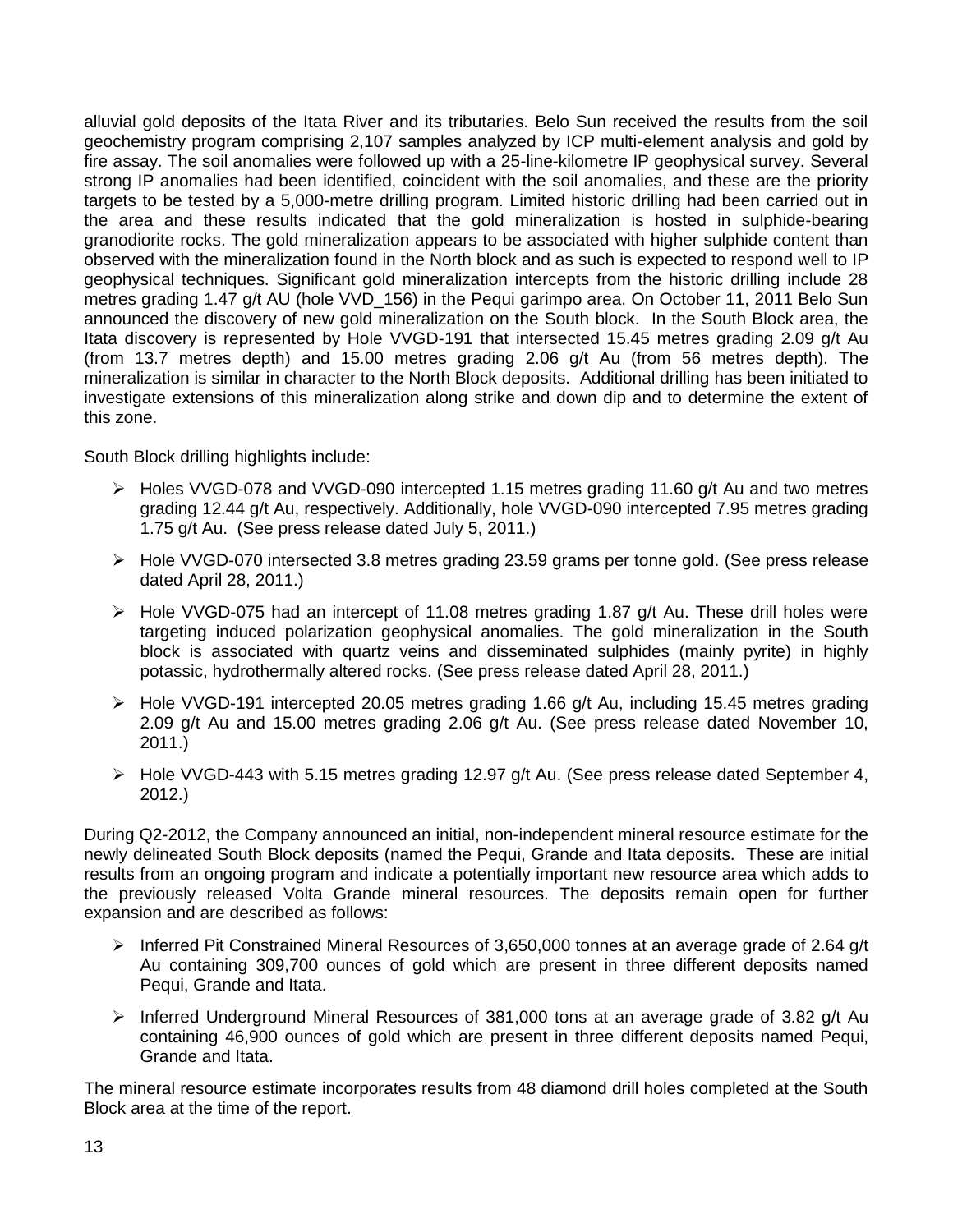# Indicated and Inferred Mineral Resource Increased at Volta Grande

The Company released an updated mineral resource estimate for its Volta Grande Gold Project in Para state, Brazil, in April 2012. Highlights are:

- A 28% increase on the contained ounces in the measured and indicated mineral resources category and a 5% increase in the average grade of the measured and indicated resources compared to the previous estimate of January 2012;
- A 28% increase in the gold grade for inferred mineral resources relative to the previous estimate of January 2012;

The revised mineral resource estimate for the Volta Grande Gold Project is outlined in the table.

Volta Grande Resources Estimate

|                             |                                   | MEASURED AND |                  |                  |                 |  |
|-----------------------------|-----------------------------------|--------------|------------------|------------------|-----------------|--|
|                             |                                   | MEASURED     | <b>INDICATED</b> | <b>INDICATED</b> | <b>INFERRED</b> |  |
|                             |                                   |              |                  |                  |                 |  |
| Ouro Verde Pit Constrained  | Tonnes ('000's)                   | 16,473       | 10,118           | 26,591           | 17,188          |  |
|                             | Ounces @ 0.5 g/t cut-off ('000's) | 958          | 551              | 1,510            | 930             |  |
|                             | Grade (g/t Au)                    | 1.81         | 1.69             | 1.77             | 1.68            |  |
| Ouro Verde Underground      | Tonnes ('000's)                   |              |                  |                  | 243             |  |
|                             | Ounces @ 0.5 g/t cut-off ('000's) |              |                  |                  | 21              |  |
|                             | Grade (g/t Au)                    |              |                  |                  | 2.75            |  |
| Grota Seca Pit Constrained  | Tonnes ('000's)                   | 17,794       | 7,968            | 25,762           | 18,107          |  |
|                             | Ounces @ 0.5 g/t cut-off ('000's) | 927          | 405              | 1,332            | 963             |  |
|                             | Grade (g/t Au)                    | 1.62         | 1.58             | 1.61             | 1.66            |  |
| Grota Seca Underground      | Tonnes ('000's)                   | 14           | 84               | 98               | 421             |  |
|                             | Ounces @ 0.5 g/t cut-off ('000's) | $\mathbf{1}$ | 9                | $10$             | 51              |  |
|                             | Grade (g/t Au)                    | 2.34         | 3.33             | 3.18             | 3.77            |  |
| South Block Pit Constrained | Tonnes ('000's)                   |              |                  |                  | 3,650           |  |
|                             | Ounces @ 0.5 g/t cut-off ('000's) |              |                  |                  | 310             |  |
|                             | Grade (g/t Au)                    |              |                  |                  | 2.64            |  |
| South Block Underground     | Tonnes ('000's)                   |              |                  |                  | 381             |  |
|                             | Ounces @ 0.5 g/t cut-off ('000's) |              |                  |                  | 47              |  |
|                             | Grade (g/t Au)                    |              |                  |                  | 3.82            |  |
| <b>TOTAL</b>                | <b>Tonnes ('000's)</b>            | 34,281       | 18,170           | 52,451           | 39,990          |  |
|                             | Ounces @ 0.5 g/t cut-off ('000's) | 1,886        | 965              | 2,852            | 2,322           |  |
|                             | Grade (g/t Au)                    | 1.71         | 1.65             | 1.69             | 1.81            |  |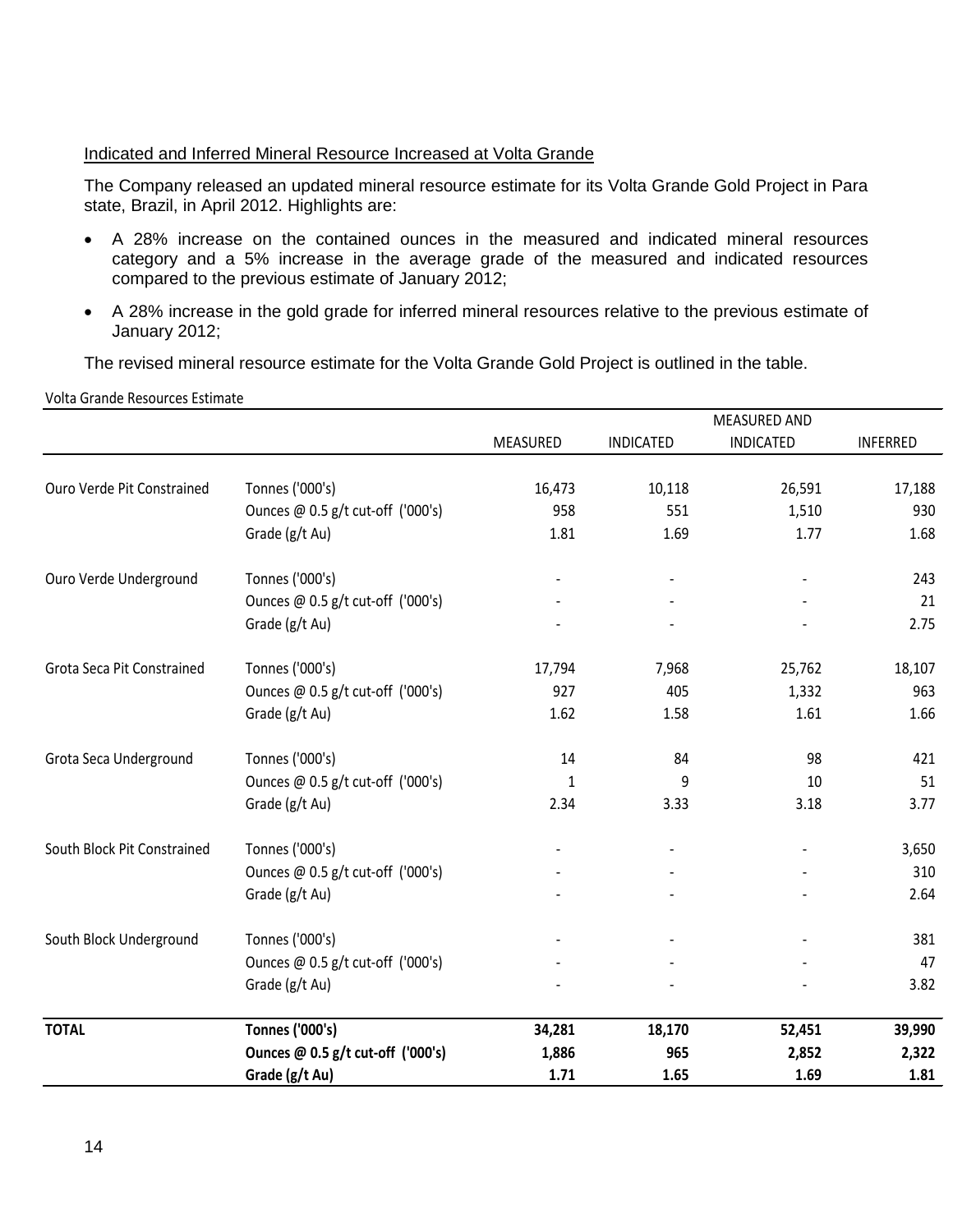Notes:

(1) The 0.5 g/t Au open pit cut off grade underlying the resource estimates is based on a number of parametres and assumptions including gold price of US\$1,300 per troy ounce, metallurgical gold recovery for of 95% and 90% for unweathered and weathered rock, mining costs of US\$1.30/tonne, process costs of US\$8/tonne, General & Administrative costs of US\$2.00/tonne and Selling costs (refining, transport, insurance and environment) of US\$ 17.5 per troy ounce.

(2) The quantity and grade of reported inferred mineral resources in this estimation are uncertain in nature and there has been insufficient exploration to define the inferred mineral resources as Indicated or Measured mineral resources and it is uncertain if further exploration will result in upgrading them to indicated or measured mineral resource categories.

(3) The mineral resources in this press release were estimated using the Canadian Institute of Mining, Metallurgy and Petroleum (CIM), CIM Standards on Mineral Resources and Reserves, Definitions and Guidelines prepared by the CIM Standing Committee on Reserve Definitions and adopted by CIM Council. The effective date of this mineral resource estimate is July 27, 2012.

The mineral resource model was completed by the Belo Sun team under supervision of David Gower, P.Geo, and Carlos H. C. Costa, P.Geo. each of whom is a Qualified Person as defined by National Instrument 43-101.

Mineral resource estimate parametres

The database consists of a total of 31,241 metres of diamond drilling obtained from previously reported drilling and from 73,770 m of drilling completed and assayed by Belo Sun since September 2010, for the Ouro Verde and Grota Seca deposits.

The mineralized zones at the Ouro Verde deposit extend for about 1,350 m along strike. The resource has been outlined by 157 diamond drill holes constrained by a conceptual open pit shell that includes resources to a maximum depth of 450 metres. Eight mineralized fresh ore domains and one saprolite ore domain were modeled. The outer mineralized envelope was modeled into wireframe solids using a 0.5 g/t Au cut-off grade. The mineralized composites range in thickness from 2 m to 38 m assuming maximum internal dilution of approximately 3 m.

The mineralized zones at the Grota Seca Central, West and East deposits extend 2,900 m along strike. The resource has been outlined by 304 drill holes and constrained by a conceptual open pit that includes resources to a maximum depth of 400 metres. Nine mineralized domains and one saprolite domain were modeled. The outer mineralized envelope was modeled into wireframe solids using a 0.5  $q/t$  Au cut-off grade. The mineralized composites range in thickness from 2 m to 72 m assuming maximum internal dilution of approximately 3 m.

The grade estimation was done using ordinary kriging interpolation using 1.0 m composites. All estimations are based on a percent block model with unitary dimension of 12.5 m E, 5 m N and 10 m elevation rotated ‐20° clockwise in the Ouro Verde and rotated ‐15° clockwise in the Grota Seca. Measured mineral resources include all mineralized blocks within one time of the variogram range and estimated with minimum of 3 drill holes and minimum of 3 octants. Indicated mineral resources include all mineralized blocks within one time of the variogram range and estimated with minimum of 2 drill holes. Inferred mineral resources include all mineralized blocks within two times of the variogram range and estimated with minimum of 2 drill holes including the isolated areas and the blocks that were estimated in the passes one and two (M&I) that not comprised the criteria of these two categories.

Calculations of the average grades of the mineralized zones are based on original samples top cut to a value that ranged from 9 - 40 g/t Au depending on the mineralized domain.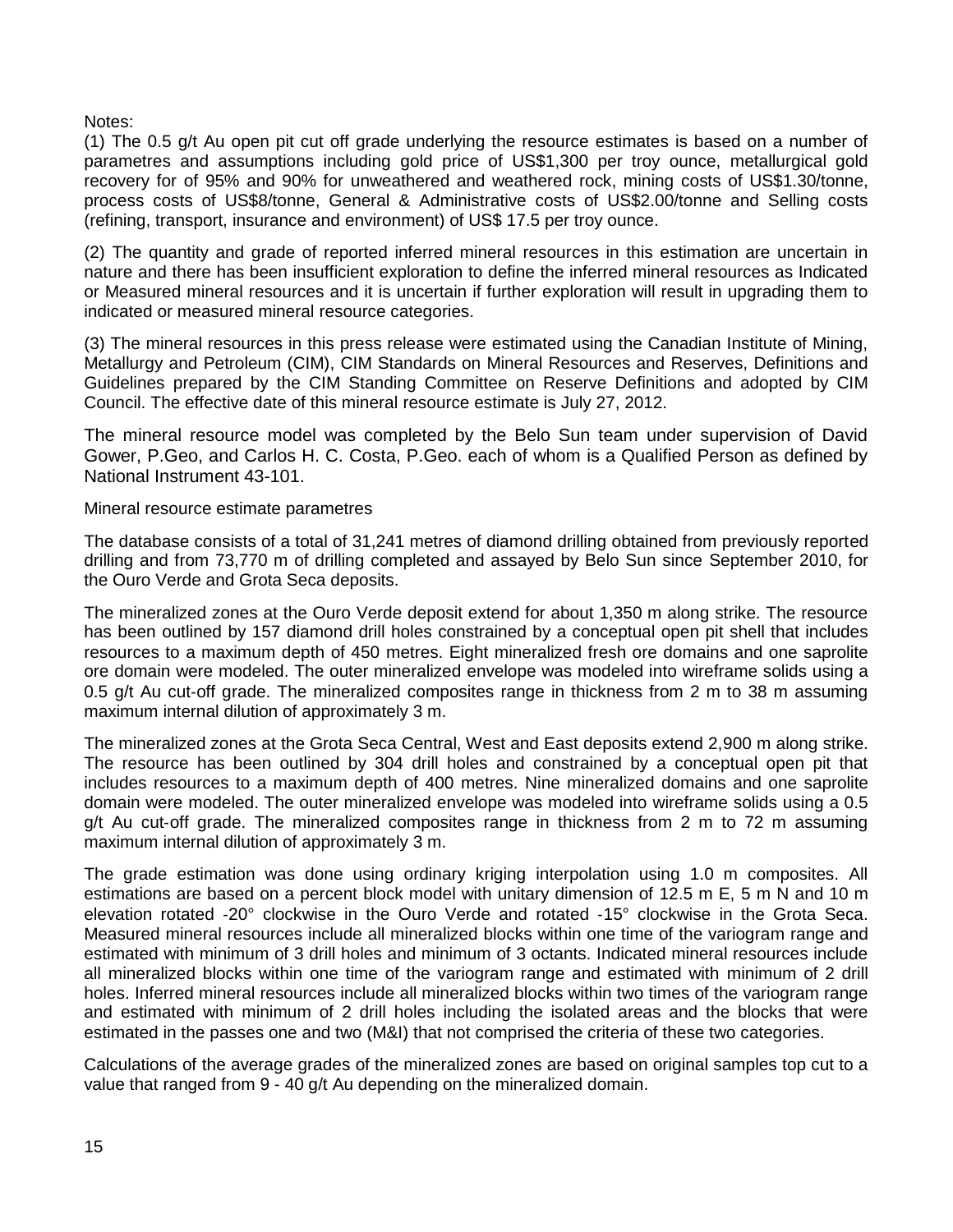Tonnage estimates are based on rock specific gravity of 2.75 tonnes per cubic metre for the Grota Seca and Ouro Verde deposits and 1.80 tonnes per cubic metre for saprolite.

The Company's priority over the next few months will be to focus on converting the Inferred mineral resources to higher resource categories and continue defining extensions to the gold deposits.

An NI 43-101-compliant technical report is available on the company's website and on SEDAR.

#### **Belo Sun starts its Definitive Feasibility Study**

The new mineral resource model will be the basis for a preliminary feasibility study being carried out by AMEC Minproc Engenharia e Consultoria Limitada, which is expected to be completed in Q1-2013. This will then be the basis of the Definitive Feasibility Study to be completed in 2013.

#### Increased Mineral Rights at Volta Grande

The Company has been granted priority on its application for an additional 5 claims which comprise an area totaling 28,654 hectares. Total land package now consists of a total of 34 claims which cover 149,918 hectares (1,499 square kilometres)

New claims were acquired through a public tender and correspond to mineral rights that were previously held by other titleholders that had been allowed to lapse. The tender process was opened for 60 days and Belo Sun's Brazil technical team had compiled the data in advance of the tender in preparation for targeting the key prospective areas. Belo Sun successfully acquired this key land position as part of this process. The confirmation of priority was published in the Brazilian Official Gazette on September 1, 2011.

The new claims cover much of the area along the southeastern extension of the Tres Palmeiras greenstone belt, which includes several granitic plutons similar to the ones within the North and South blocks of the Volta Grande Gold Project and hosts numerous gold showings. The gold occurrences were visited and catalogued by the Brazilian Geological Survey (CPRM).

The entire belt has already been photo interpreted using available aerial geophysics and satellite images by Belo Sun, and fieldwork and regional mapping/sampling will start in the near future in order to outline new potential drill targets.

In May 2012, the Company acquired surface rights for an area covering 1,734 hectares, which was comprised of three distinct properties – *Fazenda Galo de Ouro* covering 824.8 hectares, *Fazenda Ouro Verd*e covering 503.6 hectares and *Fazenda Ressaca* covering 405.9 hectares. The Company has also purchased all structures and other facilities located on the properties. The surface area acquired includes the entire known Volta Grande deposits of Ouro Verde and Grota Seca as well as potential sites for certain of the mining and process facilities that will be required for the future operation of the property. The total consideration agreed to be paid for the acquisition is R\$8.2 Million in cash (approximately \$4.1 Million Canadian Dollars) and the issuance of common shares of Belo Sun with an aggregate value of R\$500,000 (approximately 280,000 common shares). Payments of 50% of the purchase price are to be made within 30 days following the signing of the definite agreements. Payment of the balance of the consideration is to be made once the vendors complete the demobilization of all "garimpo" (artisanal mining) activities on these properties. The issuance of the common shares of Belo Sun is subject to receipt of approval from the Toronto Stock Exchange.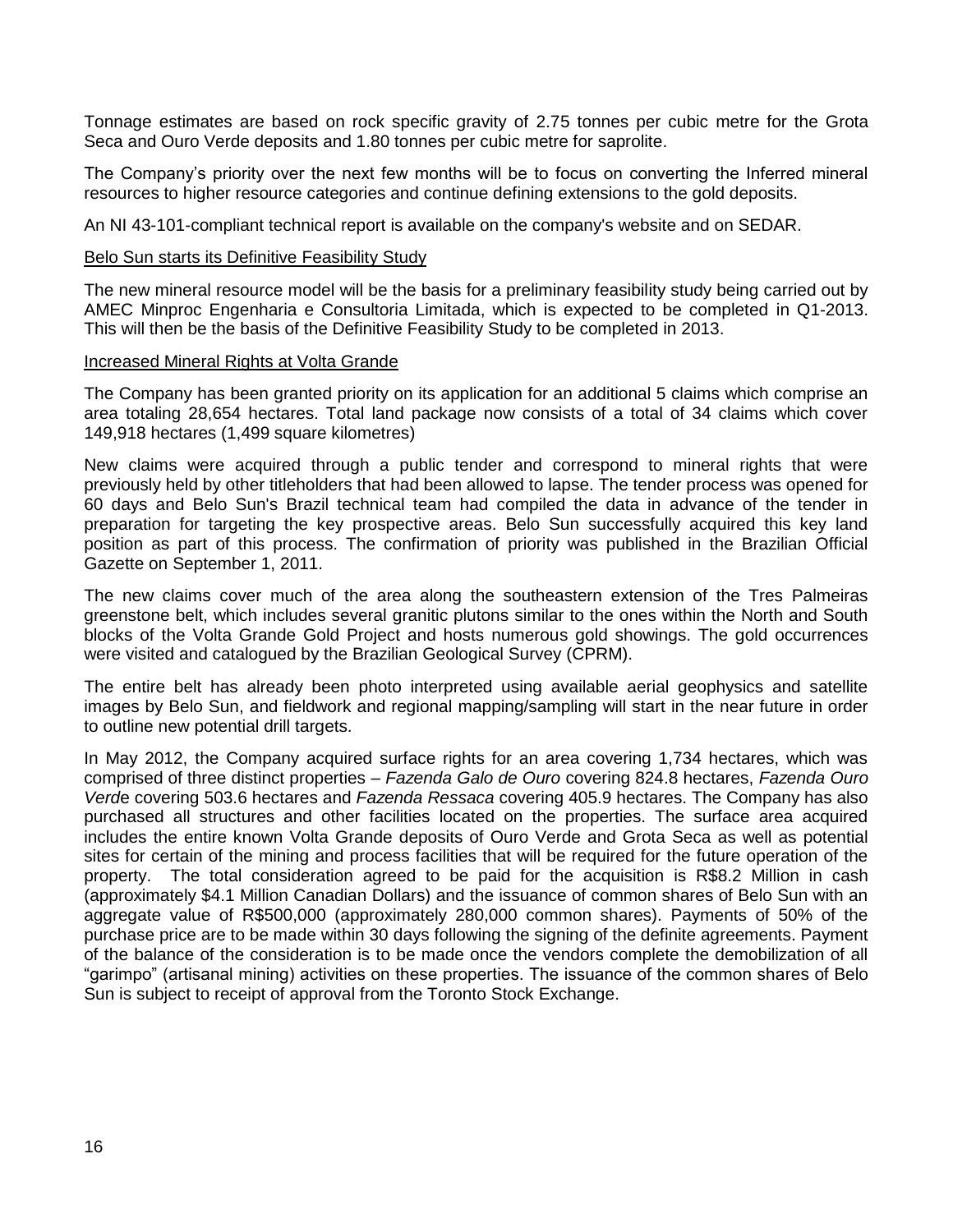# PATROCINIO

#### **Background**

The 100% owned Patrocinio Project covers approximately 18,670 hectares of the Tapajos gold province in the Para State of northern Brazil.

The Tapajos province is historically the most important gold producing region in Brazil, with over nine million ounces of artisanal production since the 1950s. Several public sources indicate that approximately one million ounces of gold have been produced by local miners at Patrocinio. Belo Sun's geologists have confirmed 19 property locations where current or former gold production has occurred from two types of mineralization: high-grade quartz veins and hydrothermally-altered granites where gold is associated with sulphides.

The Patrocínio Project was initiated with the objective to identify and characterize primary gold mineralization, representing the sources of large alluvium deposits, which produced a huge amount of gold extracted from the Surubim River and its tributaries, which even today are still mined by garimpeiros (artisanal miners).

Within mineralized zones, gold grades have been demonstrated to range from roughly 1 to 67 grams per tonne (g/t) within the quartz veins and from roughly 1 to 37 g/t within the granites. Channel sampling along a quartz vein in the Alcantara pit returned grades ranging from roughly 4 to 37 g/t Au over approximately 8 metres.

The Company is currently assessing its options with respect to the project including, but not limited to, joint-venture scenarios, earn-out arrangements, and further development by Belo Sun.

#### **Off Balance Sheet Arrangements**

There are no off-balance sheet arrangements to which the Company is committed.

#### **Related Party Transactions**

During the period, the Company entered into the following transactions in the ordinary course of business with related parties that are not subsidiaries of the Company.

|                          | Purchases of goods/services |                    |               |           |                    |                   |  |         |  |
|--------------------------|-----------------------------|--------------------|---------------|-----------|--------------------|-------------------|--|---------|--|
|                          |                             | Three months ended |               |           |                    | Nine months ended |  |         |  |
|                          | September 30, 2012          |                    |               |           | September 30, 2012 |                   |  |         |  |
|                          |                             | 2012<br>2011       |               |           | 2012               |                   |  | 2011    |  |
| 2227929 Ontario Inc.     | \$.                         | 116.272            | $\mathcal{S}$ | 59,546 \$ |                    | 329,013 \$        |  | 172,513 |  |
| Forbes & Manhattan, Inc. |                             | 75,000             |               | 45,000    |                    | 240,000           |  | 105,000 |  |
| Falcon Metais Ltda.      |                             | 27,059             |               | 61,947    |                    | 87,683            |  | 216,024 |  |

The Company shares office space with other companies who may have common officers and directors. The costs associated with this space are administered by 2227929 Ontario Inc.

Mr. Stan Bharti, a director of the Company, is the Executive Chairman of Forbes and Manhattan, Inc., a corporation that provides administrative services to the Company. Forbes and Manhattan, Inc. charges a monthly consulting fee of \$25,000.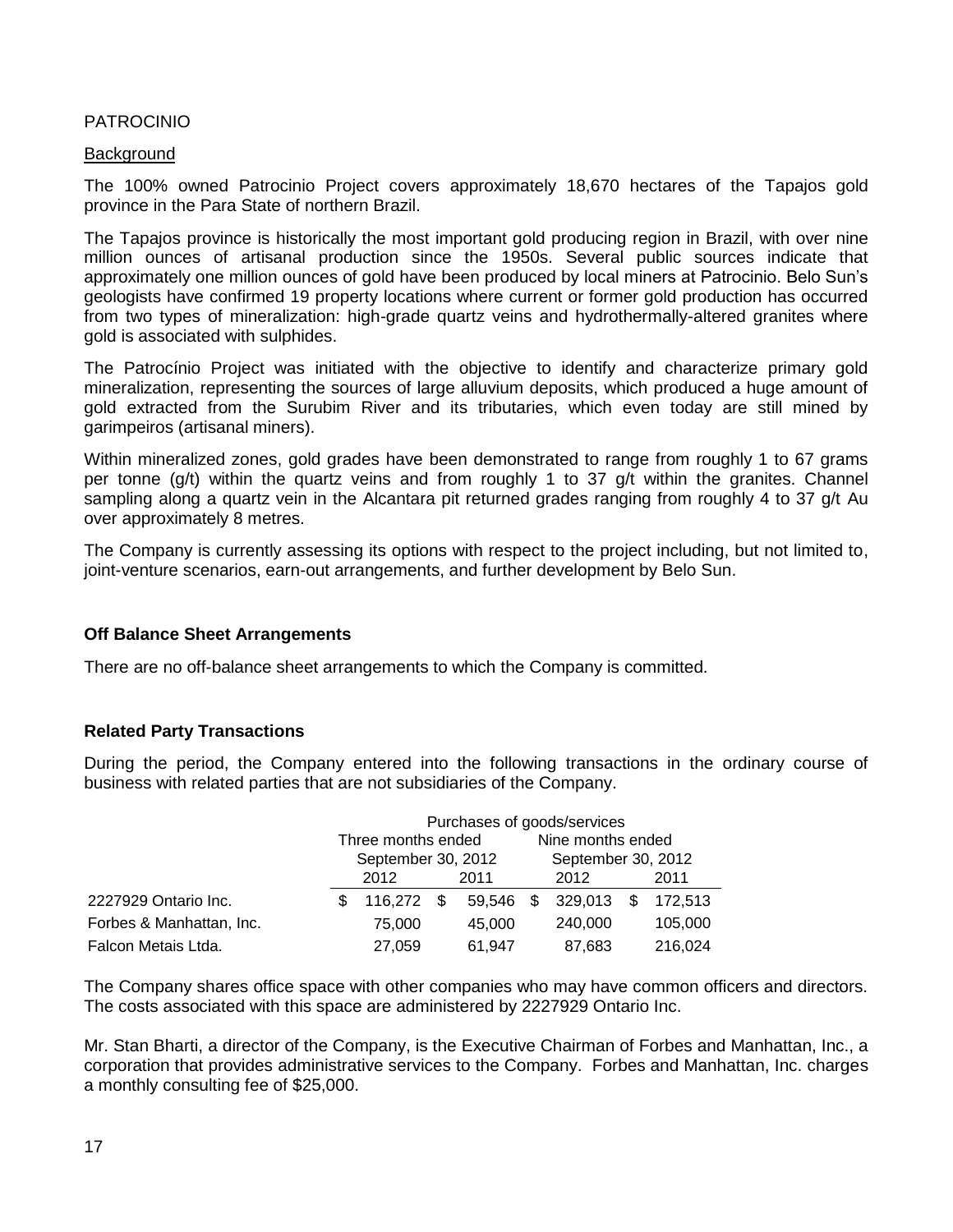Mr. Helio Diniz, Vice President of Exploration for the Company, is an officer of Falcon Metais Ltda., a company providing exploration and administration services in Brazil.

Mr. Michael Hoffman, Vice President of Engineering for the Company, is a director of Azul Ventures Inc.. The Company was reimbursed by Azul Ventures Inc. for \$2,093 in travel expenses incurred by Mr. Hoffman paid by the Company on his behalf.

The following balances were outstanding at the end of the reporting period:

|                          | Amounts owed by related<br>parties |  | Amounts owed to related<br>parties |        |      |        |
|--------------------------|------------------------------------|--|------------------------------------|--------|------|--------|
|                          | 30-Sep-12 31-Dec-11                |  | 30-Sep-12 31-Dec-11                |        |      |        |
| 2227929 Ontario Inc.     |                                    |  | 90,000 \$ 72,209 \$                |        | - \$ | 14.893 |
| Directors of the Company |                                    |  | ۰                                  | 60.154 |      | 72,936 |
| Falcon Metais Ltda.      | 98,728                             |  | 29,384                             | ۰      |      |        |

The amounts outstanding are unsecured and will be settled in cash. No guarantees have been given or received. No expense has been recognized in the current or prior periods for bad or doubtful debts in respect of the amounts owed by related parties.

#### *Compensation of key management personnel of the Company*

The remuneration of directors and other members of key management personnel during the period were as follows:

|                      | Three months ended |  |         | Nine months ended                    |           |  |
|----------------------|--------------------|--|---------|--------------------------------------|-----------|--|
|                      | September 30, 2012 |  |         | September 30, 2012                   |           |  |
|                      | 2012               |  | 2011    | 2012                                 | 2011      |  |
| Short-term benefits  | 338.638            |  |         | \$ 116,000 \$ 1,969,054 \$ 1,079,687 |           |  |
| Share-based payments | 252,000            |  | 389.792 | 4.249.500                            | 1.178.780 |  |

In accordance with IAS 24 Related Party Disclosures, key management personnel are those persons having authority and responsibility for planning, directing and controlling the activities of the Company directly or indirectly, including any directors (executive and non-executive) of the Company.

The remuneration of directors and key executives is determined by the remuneration committee having regard to the performance of individuals and market trends.

More detailed information regarding the compensation of officers and directors of the Company is disclosed in the management information circular. The management information circular is available under profile of the Company on Sedar at [www.sedar.com.](http://www.sedar.com/)

#### **Financial Instruments and Other Instruments**

The carrying value of cash and cash equivalents, prepaid expenses, sundry receivable and accounts payable approximate their fair values due to the short maturity of those instruments.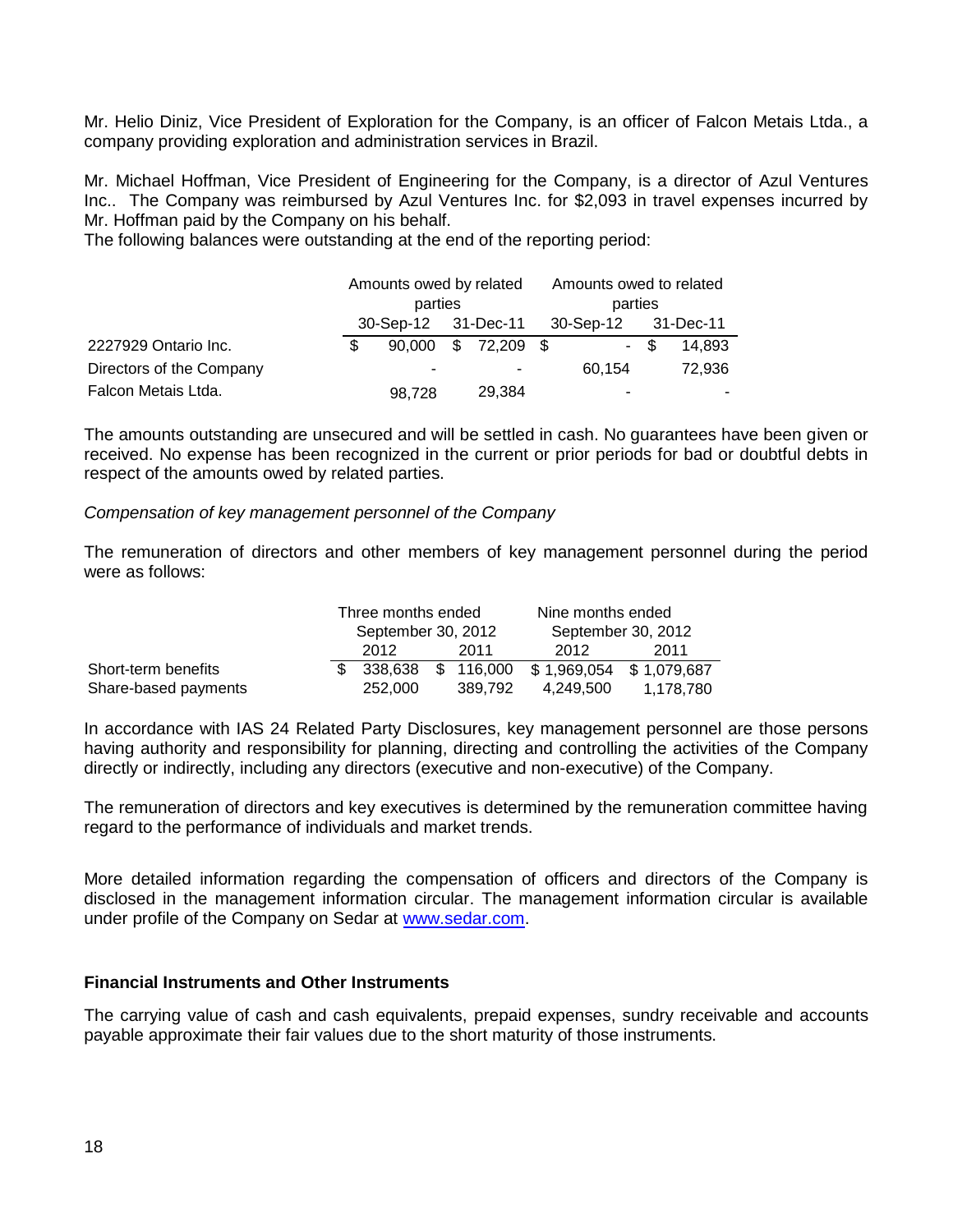# **Outstanding Share Data**

Authorized unlimited common shares without par value – 265,910,530 are issued and outstanding as at November 6, 2012.

There were no warrants outstanding as at November 6, 2012.

Stock options outstanding as at November 6, 2012:

Number of stock

| options     | <b>Exercise</b> |       |             |
|-------------|-----------------|-------|-------------|
| outstanding |                 | price | Expiry date |
| 3,611,000   | \$              | 0.34  | 5-Mar-15    |
| 60,000      | \$              | 0.45  | $2$ -Jun-15 |
| 1,968,000   | \$              | 0.36  | 29-Jul-15   |
| 50,000      | \$              | 0.80  | 11-Nov-15   |
| 600,000     | \$              | 0.89  | 5-Dec-15    |
| 4,742,000   | \$              | 1.33  | 21-Apr-16   |
| 3,470,000   | \$              | 1.15  | 31-Jan-17   |
| 250,000     | \$              | 1.15  | 30-Apr-17   |
| 700,000     | \$              | 1.17  | 14-Jun-17   |
| 2,825,000   | \$              | 1.15  | 3-Jul-17    |
| 1,200,000   | \$              | 1.15  | 10-Jul-17   |
| 19,476,000  |                 |       |             |

#### **Subsequent Events**

In October 2012, the Company closed a bought deal offering of 35,720,000 common shares of the Company at a price of \$1.40 per share for gross proceeds of \$50,008,000. Issue costs related to this financing totaled \$2,637,593, which included a 5% fee to the underwriters.

Also, 312,000 stock options were exercised for proceeds of \$232,460.

#### **Risks and Uncertainties**

The operations of the Company are speculative due to the high-risk nature of its business, which are the acquisition, financing, exploration and development of mining properties. These risk factors could materially affect the Company's future operating results and could cause actual events to differ materially from those described in forward–looking information relating to the Company.

#### Nature of Mining, Mineral Exploration and Development Projects

Mineral exploration is highly speculative in nature. There is no assurance that exploration efforts will be successful. Even when mineralization is discovered, it may take several years until production is possible, during which time the economic feasibility of production may change. Substantial expenditures are required to establish Measured, Indicated and Inferred Minerals Resources through drilling. Upon completion of a Feasibility Study – with an accompanying economic analysis - Proven and Probable Mineral Reserves may be estimated. Because of these uncertainties, no assurance can be given that exploration programs will result in the establishment or expansion of mineral resources or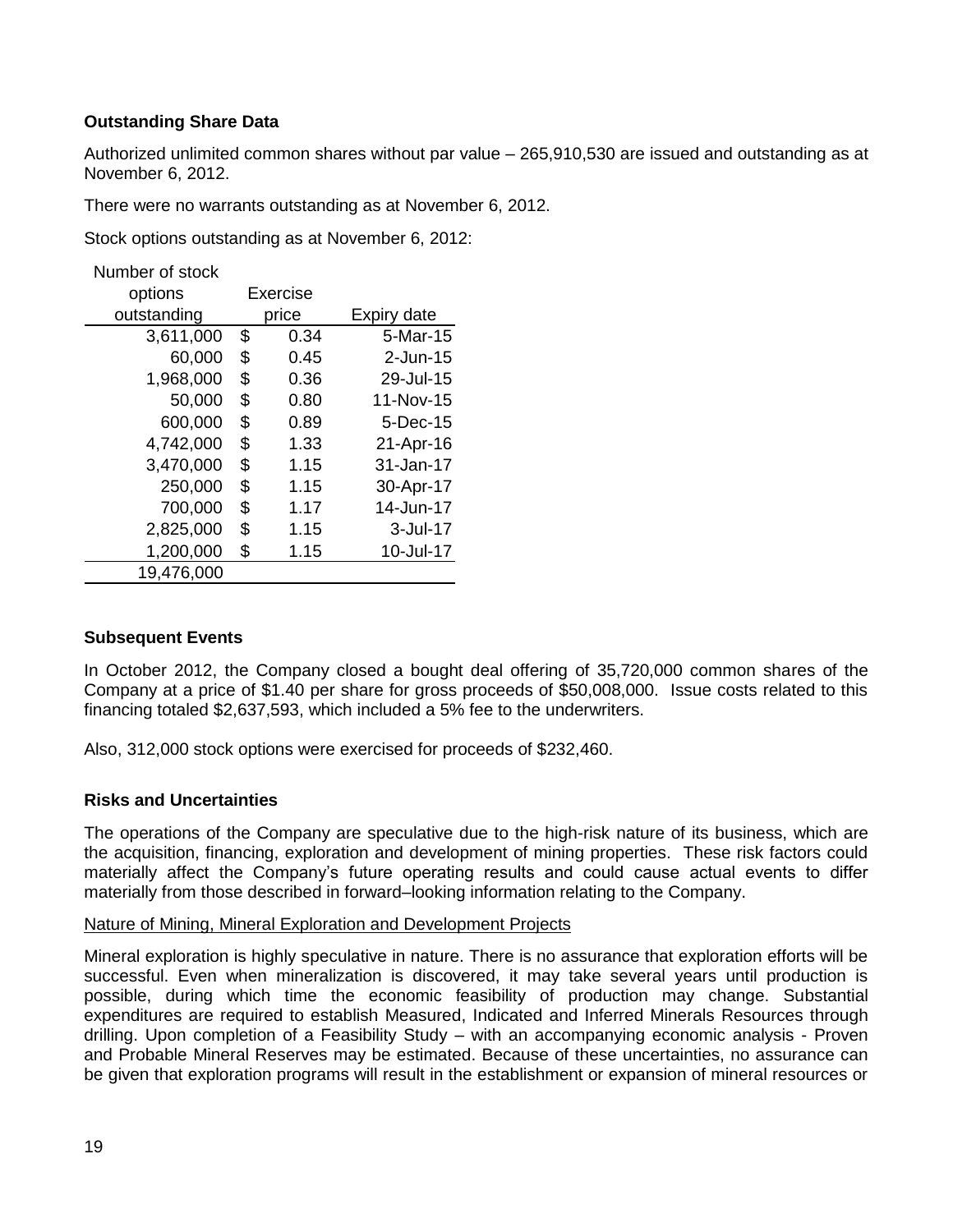mineral reserves. There is no certainty that the expenditures made towards the search and evaluation of mineral deposits will result in discoveries or development of commercial quantities of ore.

Development projects have no operating history upon which to base estimates of future capital and operating costs. For development projects, mineral resource estimates and estimates of operating costs are, to a large extent, based upon the interpretation of geologic data obtained from drill holes and other sampling techniques, and feasibility studies, which derive estimates of capital and operating costs based upon anticipated tonnage and grades of ore to be mined and processed, ground conditions, the configuration of the ore body, expected recovery rates of minerals from ore, estimated operating costs, and other factors. As a result, actual production, cash operating costs and economic returns could differ significantly from those estimated. It is not unusual for new mining operations to experience problems during the start-up phase, and delays in the commencement of production often can occur.

## Mineral Resource Estimates May be Inaccurate

There are numerous uncertainties inherent in estimating mineral resources, including many factors beyond the control of the Company. Such estimates are a subjective process, and the accuracy of any mineral resource estimate is a function of the quantity and quality of available data and of the assumptions made and judgments used in engineering and geological interpretation. These amounts are estimates only and the actual level of recovery of minerals from such deposits may be different. Differences between management's assumptions, including economic assumptions such as metal prices, market conditions and actual events could have a material adverse effect on the Company's mineral resource estimates, financial position and results of operations.

#### No Revenues

To date, the Company has not recorded any revenues from operations nor has the Company commenced commercial production on any property. There can be no assurance that significant losses will not occur in the near future or that the Company will be profitable in the future. The Company's operating expenses and capital expenditures may increase in relation to the engagement of consultants, personnel and equipment associated with the continued exploration and future development of the Company's properties. The Company expects to continue to incur losses unless and until such time as it enters into commercial production and generates sufficient revenues to fund its continuing operations. The development of the Company's properties will continue to require the commitment of substantial mineral resources. There can be no assurance that the Company will continue as a going concern, generate any revenues or achieve profitability.

#### Liquidity Concerns and Future Financings

The Company will require significant capital and operating expenditures in connection with the development of the Volta Grande Gold Project. There can be no assurance that the Company will be successful in obtaining the required financing as and when needed. Volatile markets may make it difficult or impossible for the Company to obtain debt or equity financing on favourable terms, if at all. Failure to obtain additional financing on a timely basis may cause the Company to postpone or slow down its development plans, forfeit rights in some or all of the Company's properties or reduce or terminate some or all of its activities. In the event that the Company completes an equity financing at or near to current trading prices of its common shares, such financing could be extremely dilutive to current shareholders who invested in the Company at higher share prices.

#### Mineral Commodity Prices

The ability of the Company to fund its activities and, if it becomes a producing mineral Company, the profitability of the Company's operations will be dependent upon the market price of mineral commodities. Mineral prices fluctuate widely and are affected by numerous factors beyond the control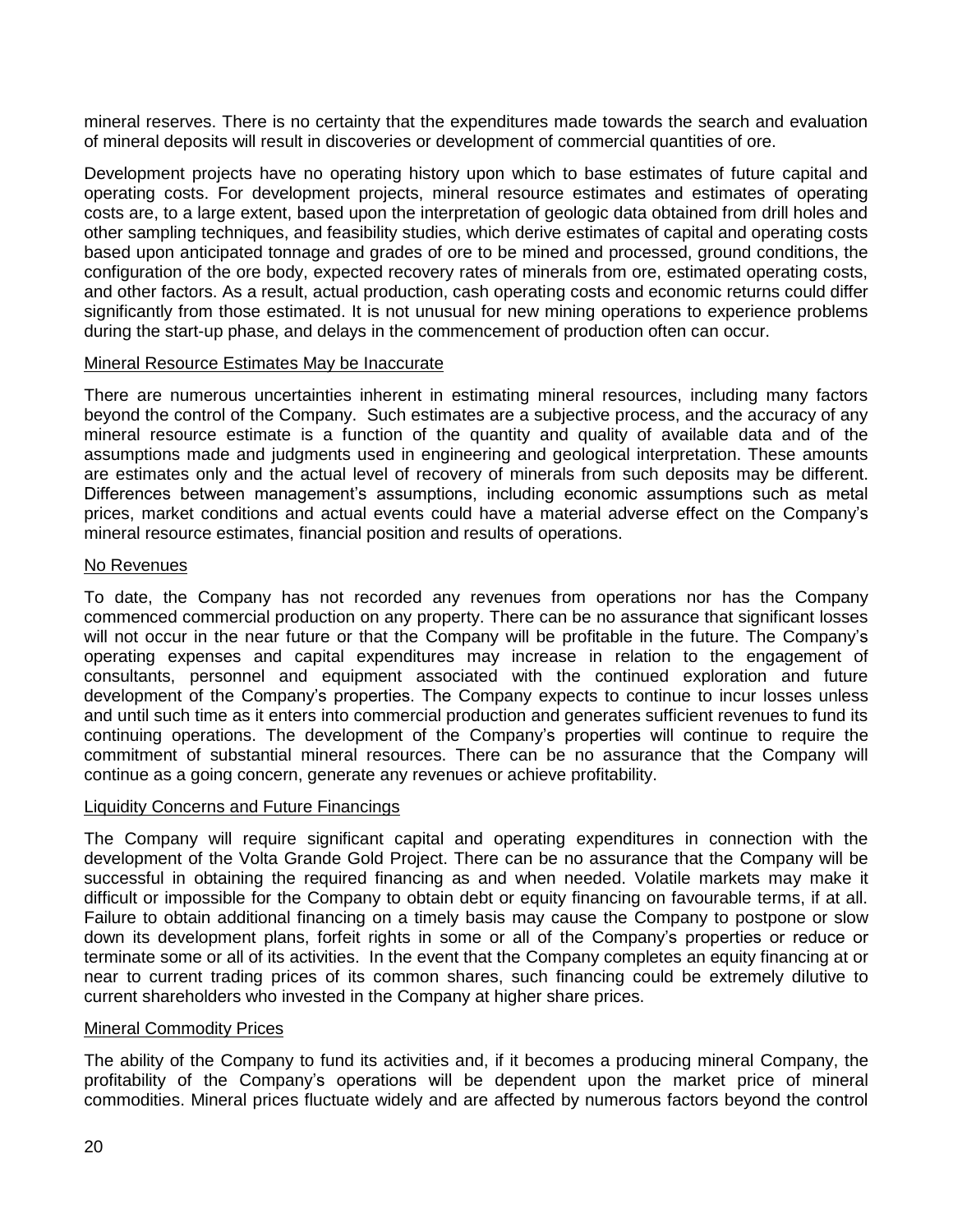of the Company. The level of interest rates, the rate of inflation, the world supply of mineral commodities and the stability of exchange rates can all cause significant fluctuations in prices. Such external economic factors are in turn influenced by changes in international investment patterns, monetary systems and political developments. The price of mineral commodities has fluctuated widely in recent years, and future price declines could cause commercial production to be impracticable, thereby having a material adverse effect on the Company's business, financial condition and result of operations.

## Foreign Exchange

Gold is sold in United States dollars thus the Company is subject to foreign exchange risks relating to the relative value of the Canadian dollar and Brazilian real as compared to the United States dollar. To the extent that the Company generates revenues upon reaching the production stage on its properties, it will be subject to foreign exchange risks as revenues will be received in United States dollars while operating and capital costs will be incurred primarily in Canadian dollars and Brazilian Reais. A decline in the United States dollar would result in a decrease in the real value of the Company's revenues and adversely affect the Company's financial performance.

## Licenses and Permits, Laws and Regulations

The Corporation's exploration and development activities, including mine, road, rail and port facilities, require permits and approvals from various government authorities, and are subject to extensive federal, provincial and local laws and regulations governing prospecting, development, production, transportation, exports, taxes, labour standards, occupational health and safety, mine safety and other matters. Such laws and regulations are subject to change, can become more stringent and compliance can therefore become more time consuming and costly. In addition, the Corporation may be required to compensate those suffering loss or damage by reason of its activities. The Corporation will be required to obtain additional licenses and permits from various governmental authorities to continue and expand its exploration and development activities. There can be no assurance that the Corporation will be able to maintain or obtain all necessary licenses, permits and approvals that may be required to explore and develop its properties, commence construction or operation of mining facilities.

The costs and potential delays associated with obtaining the necessary authorizations and licenses and complying with these authorizations, licenses and applicable laws and regulations could stop or materially delay or restrict the Corporation from proceeding with the development of an exploration project or the operation or further development of a mine. Any failure to comply with applicable laws, regulations, authorizations or licenses, even if inadvertent, could result in interruption or termination of exploration, development or mining operations or logistics operations, or material fines, penalties or other liabilities which could have a material adverse effect on the Corporation's business, properties, results of operations, financial condition or prospects.

The Corporation can make no assurance that it will be able to maintain or obtain all of the required mineral licenses and authorizations on a timely basis, if at all. The Corporation only has exploration permits. There is no assurance that it will obtain the corresponding mining concessions. In addition, it may not obtain one or more licenses, and such failure may have a material adverse effect on our business, results of operations and financial condition.

#### Acquisition of Surface Rights

The goal of the Company is to bring the Volta Grande project into production. The Company is still in the process of defining the footprint of the deposit and associated infrastructures. Among various factors that may affect the ability of the Company to develop and bring the Volta Grande project into production is the necessity for the Company to acquire surface rights from land owners. Although the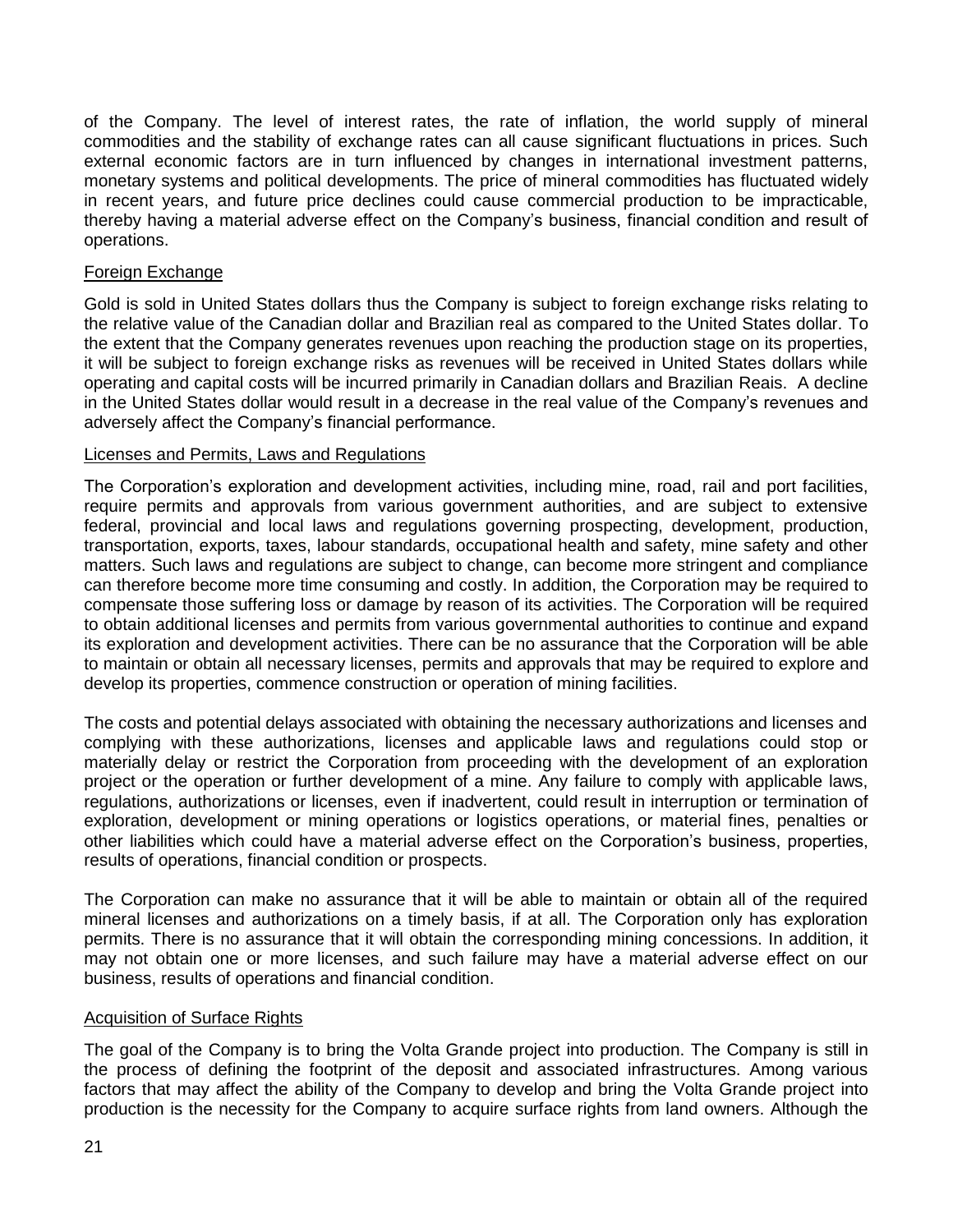Company is confident that it will be successful in acquiring all necessary surface rights, there is no assurance that the Company will be able to do so in a timely manner and/or on reasonable terms.

## **Environmental**

The Company's activities are subject to extensive federal, provincial and local laws and regulations governing environmental protection and employee health and safety. Environmental legislation is evolving in a manner that is creating stricter standards, while enforcement, fines and penalties for noncompliance are more stringent. The cost of compliance with changes in governmental regulations has the potential to reduce the profitability of operations. Furthermore, any failure to comply fully with all applicable laws and regulations could have significant adverse effects on the Company, including the suspension or cessation of operations.

The current and future operations of the Corporation, including development and mining activities, are subject to extensive federal, state and local laws and regulations governing environmental protection, including protection and remediation of the environment and other matters. Activities at the Corporation's properties may give rise to environmental damage and create liability for the Corporation for any such damage or any violation of applicable environmental laws. To the extent the Corporation is subject to environmental liabilities, the payment of such liabilities or the costs that the Corporation may incur to remedy environmental pollution would reduce otherwise available funds and could have a material adverse effect the Corporation. If the Corporation is unable to fully remedy an environmental problem, it might be required to suspend operations or enter into interim compliance measures pending completion of the required remedy. The potential exposure may be significant and could have a material adverse effect. The Corporation intends to minimize risks by taking steps to ensure compliance with environmental, health and safety laws and regulations and operating to applicable environmental standards.

Many of the local, state and federal environmental laws and regulations require the Corporation to obtain licenses for its activities. The Corporation must update and review its licenses from time to time, and is subject to environmental impact analyses and public review processes prior to approval of new activities. In particular, the Corporation's mineral project is located in the Volta Grande do Xingu region, in the surroundings of the area where the Belo Monte hydroelectric plant is being constructed, at Xingu River, which is one of the Amazon's most important rivers. Due to the existence of communities of indigenous peoples and the region's biodiversity, the environmental licensing process of the Belo Monte dam has attracted a great deal of attention from the local communities, non-governmental organizations, the Federal Public Prosecutor Office, the Brazilian Institute of Environment and Renewable Natural Resources, and other Brazilian and foreign institutions. Therefore, environmental licensing of the Volta Grande Gold Project may be more challenging and time consuming as compared to the environmental licensing process for other mineral projects conducted in Brazil. Belo Sun can make no assurance that it will be able to maintain or obtain all of the required environmental licenses on a timely basis, if at all.

In addition, it is possible that future changes in applicable laws, regulations and authorizations or changes in enforcement or regulatory interpretation could have a significant impact on the Corporation's activities. Those risks include, but are not limited to, the risk that regulatory authorities may increase bonding requirements beyond the Corporation's or its subsidiaries' financial capabilities.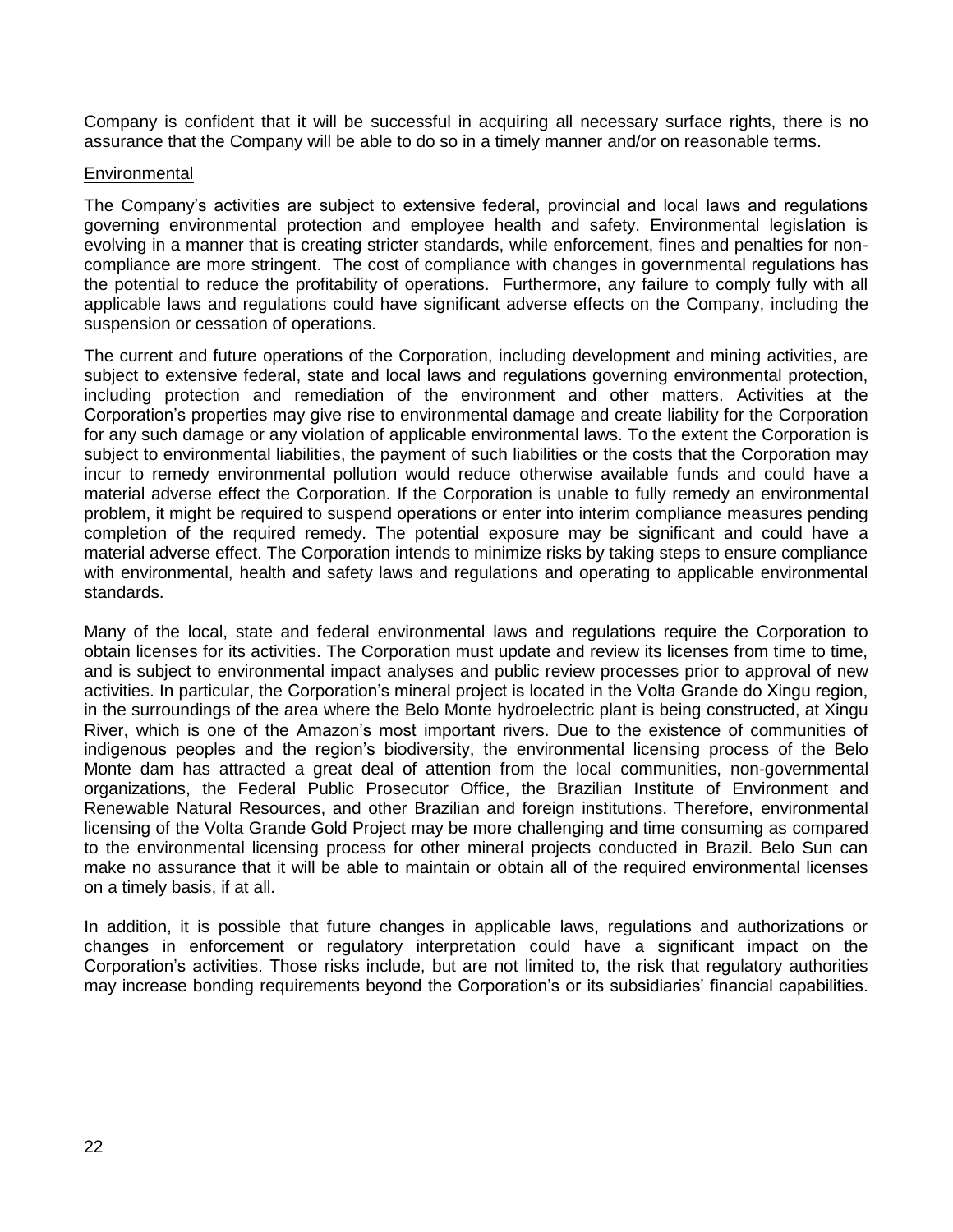## Title to Properties

The acquisition of title to mineral resource properties is a very detailed and time-consuming process. The Company holds its interest in its properties indirectly through exploration permits and exploration applications. Title to, and the area of, the permits may be disputed or applications may lapse. There is no guarantee that such title will not be challenged or impaired. There may be challenges to the title of the properties in which the Company may have an interest, which, if successful, could result in the loss or reduction of the Company's interest in the properties. There are garimpeiros (informal miners) operating within the Company's property, and there may be issues and difficulties that could arise, including title disputes and the risk of the garimpeiros encroaching onto active areas of the Volta Grande Gold Project.

#### Informal Mining

Informal miners have been and continue to operate illegally on parts of the Volta Grande property. From time to time it is not uncommon that there are some clashes between the informal miners, security staff and law enforcement personnel. Given the nature of the current and future operations, the presence of the informal miners may create a safety issue for both the illegal miners and Volta Grande personnel and may cause disruptions to operations from the risk of the informal miners encroaching or attempting to encroach onto other areas of Belo Sun's concessions. The Company does not directly confront currently operating small illegal miners on its concession, but in accordance with the laws of Brazil, and in support of the local police, the Company does not allow encroachment onto new areas of its property. There is always a risk that from time to time confrontations from attempted encroachments may arise, resulting in violence and/or damage to the property.

## Government measures designed to regulate the acquisition of rural property by foreigners

In August 2010, the Brazilian president approved an opinion of the Brazilian Attorney General's Office that limits purchases of land in Brazil by foreigners or Brazilian companies controlled by foreigners. Contrary to the understanding prevailing at the time, the new opinion defended the validity of Law No. 5,709/71 in light of the 1988 Brazilian Constitution, imposing limits on the purchase and leasing of rural property in Brazil by foreigners. The law provides, for example, that companies whose controlling equity capital is held by foreigners may only acquire rural properties for agricultural, livestock, industrial or settlement projects upon the approval of the competent authorities, up to an individual limit per company of 100 modules (a land-measurement unit that is equivalent to 25 ha in the City of Senador José Porfírio, Pará State) for indefinite exploration. Purchases or leases in excess of this limit require the approval of the Brazilian congress. Transactions made in violation of such rules shall be considered null and void. Despite the fact that we have acquired the possession rights for an area covering 1,734 ha, which is comprised of three distinct properties - Fazenda Galo de Ouro, Fazenda Ouro Verde and Fazenda Ressaca, where our mineral deposits are located, and also despite the fact that the legitimacy of the application of Law No. 5,709/71 and Brazilian Attorney General Office's opinion is disputable in court, the validity of the documents by which the possession rights have been acquired may be challenged, potentially resulting in the payment of compensation to the landowner or legal possessor, corresponding to 50% of the amount paid the holder of the mineral rights as Federal Royalties (i.e. CFEM) in the respective area in case the acquisition of such area is deemed null and void by the court. Federal Decree-law No. 3,365/41 granted mining activities the status of public utility and the holder of mineral rights is entitled to access the land where the deposits are located, irrespective of the acquiescence of the landowner, by means of legal mechanisms established in the Brazilian Mining Code (Federal Decree-law No. 227/67), at the exploration phase (i.e. right of access) and at the exploitation phase (i.e. mineral easement). Even if eventually the transactions relating to the acquisition of the possession rights are declared null and void in court, we would not be denied access to the land where our deposits are located and would be able to regularly operate our business under the legal mechanisms above.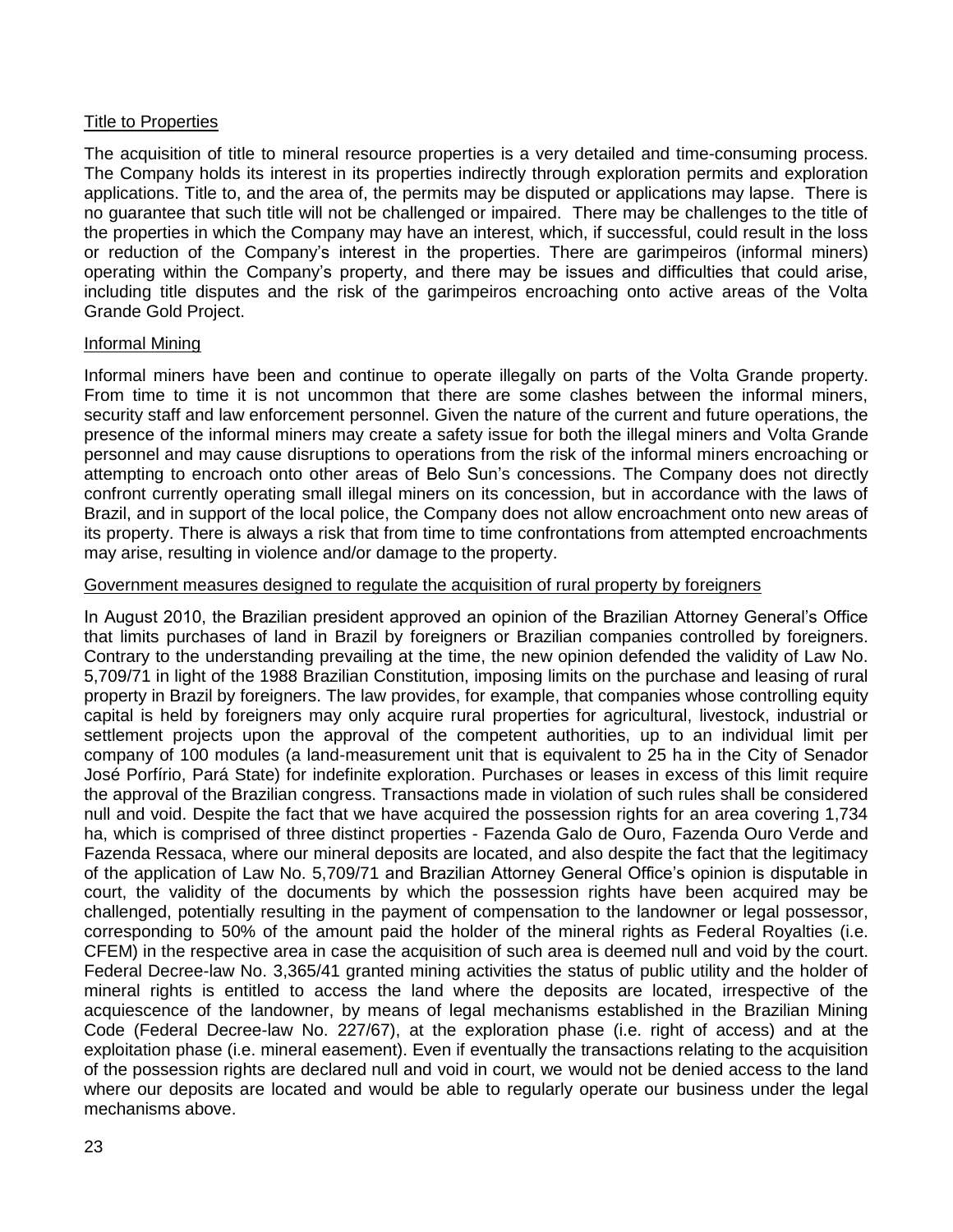# Uninsured Risks

The Company maintains insurance to cover normal business risks. In the course of exploration and development of mineral properties, certain risks and, in particular, unexpected or unusual geological operating conditions including explosions, rock bursts, cave-ins, fire and other natural disasters may occur. It is not always possible to fully insure against such risks as a result of high premiums or other reasons. Should such liabilities arise, they could reduce or eliminate any future profitability and result in increasing costs and a decline in the value of the Common Shares.

#### **Competition**

The Company competes with many other mining companies that have substantially greater mineral resources than the Company. Such competition may result in the Company being unable to acquire desired properties, recruit or retain qualified employees or acquire the capital necessary to fund the Company's operations and develop its properties. The Company's inability to compete with other mining companies for these mineral resources could have a material adverse effect on the Company's results of operations and business.

## Dependence on Outside Parties

The Company has relied upon consultants, engineers and others and intends to rely on these parties for exploration, drilling, and local expertise. Substantial expenditures are required to establish mineral reserves through drilling, to carry out environmental and social impact assessments, to develop metallurgical processes to extract the metal from the ore and, in the case of new properties, to develop the exploration and plant infrastructure at any particular site. If such parties' work is deficient or negligent or is not completed in a timely manner, it could have a material adverse effect on the Company.

#### Dependence on Key Personnel

Belo Sun is reliant on key personnel it has employed or engaged. Loss of such personnel may have a material adverse impact on the performance of the Company. In addition, the recruiting of qualified personnel is critical to the Company's success. As Belo Sun's business grows, it will require additional key financial, administrative, mining, marketing and public relations personnel as well as additional staff for operations.

#### Dependence on Qualified Personnel

Recruiting and retaining qualified personnel in the future is critical to the Company's success. As the Company develops its Volta Grande Gold Project toward commercial production, the need for skilled labour will increase. The number of persons skilled in the exploration and development of mining properties in Brazil is limited and competition for this workforce is intense. The development of the Volta Grande Gold Project and other initiatives of the Company may be significantly delayed or otherwise adversely affected if the Company cannot recruit and retain qualified personnel as and when required.

#### **Litigation**

Belo Sun has entered into legal binding agreements with various third parties on a consulting and partnership basis. The interpretation of the rights and obligations that arise from such agreements is open to interpretation and Belo Sun may disagree with the position taken by the various other parties resulting in a dispute that could potentially initiate litigation and cause Belo Sun to incur legal costs in the future. Given the speculative and unpredictable nature of litigation, the outcome of any such disputes could have a material adverse effect on Belo Sun.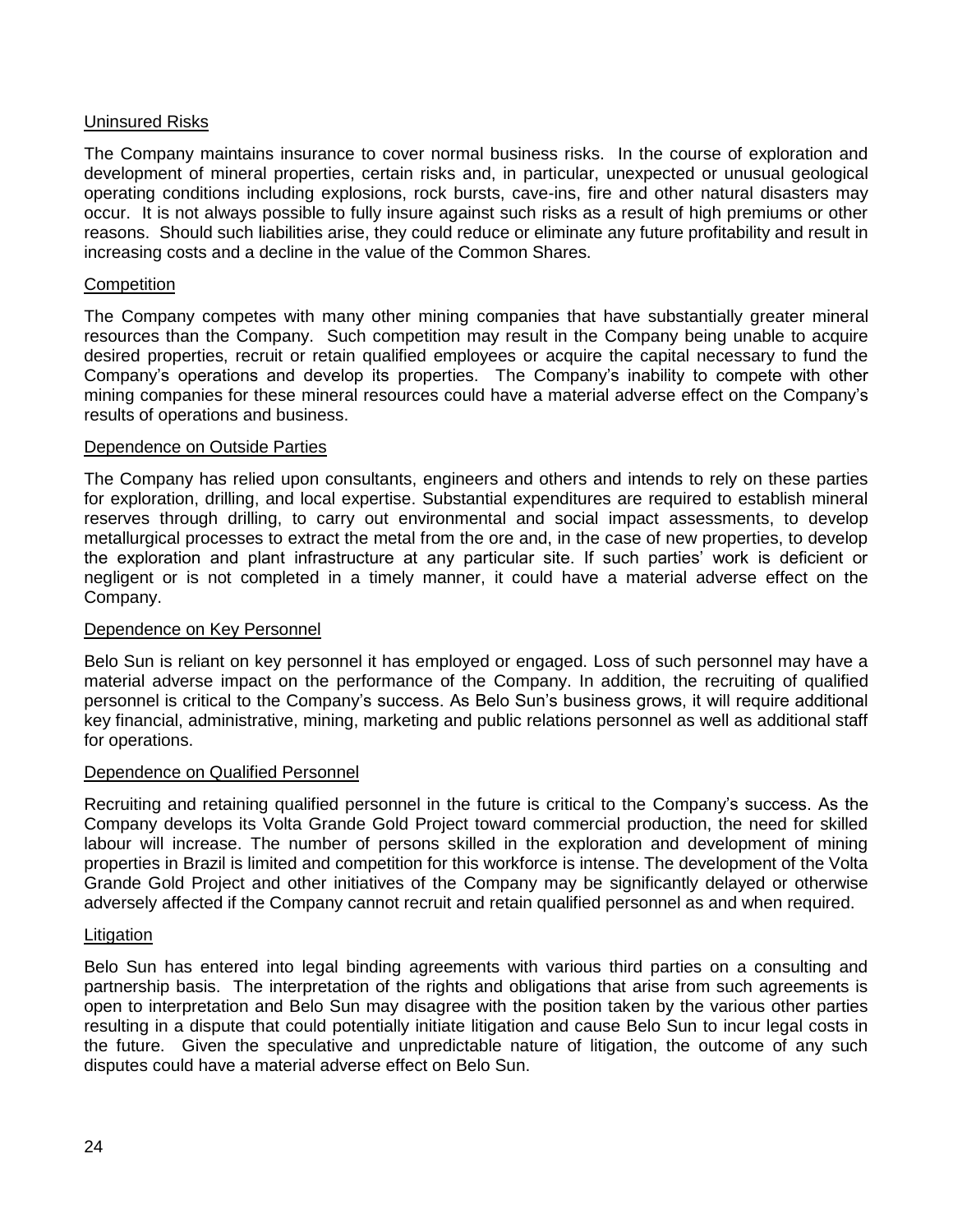## Availability of Reasonably Priced Raw Materials and Mining Equipment

The Company will require a variety of raw materials in its business as well as a wide variety of mining equipment. To the extent these materials or equipment are unavailable or available only at significantly increased prices, the Company's production and financial performance could be adversely affected.

#### Share Price Fluctuations

The market price of securities of many companies, particularly development stage companies, experience wide fluctuations in price that are not necessarily related to the operating performance, underlying asset values or prospects of such companies. There can be no assurance that fluctuations in the Company's share price will not occur.

#### Conflicts of Interest

Certain of the Company's directors and officers serve or may agree to serve as directors or officers of other companies and, to the extent that such other companies may participate in ventures in which the Company may participate, the directors of the Company may have a conflict of interest in negotiating and concluding terms respecting such participation.

## **Foreign Operations**

At present, the operations of Belo Sun are located in Brazil. As a result, the operations of the Company are exposed to various levels of political, economic and other risks and uncertainties associated with operating in foreign jurisdiction. These risks and uncertainties include, but are not limited to, currency exchange rates; price controls; import or export controls; currency remittance; high rates of inflation; labour unrest; renegotiation or nullification of existing permits, applications and contracts, land or tax disputes; changes in taxation policies; restrictions on foreign exchanges; changing political condition; currency controls; and governmental regulations that may require the awarding of contracts of local contractors or require foreign contractors to employ citizens of, or purchase supplies from, a particular jurisdiction. Changes, if any, in mining or investment policies or shifts in political attitudes in Brazil or other countries in which Belo Sun conducts business may adversely affect the operations of the Company. The Company may become subject to local political unrest that could have a debilitating impact on operations, and at its extreme, could result in damage and injury to personnel and site infrastructure. Furthermore, the Federal Government of Brazil collects royalties on mineral production, with up to half of such royalties being paid to surface rights owners. The Corporation will be required to pay a net smelter return, and may be required to pay other royalties, the level of which may be varied at any time as a result of changing legislation, if the Corporation goes into production, which may have a material adverse effect on the Corporation at such time.

Failure to comply with applicable laws and regulations may result in enforcement actions and include corrective measures requiring capital expenditures, installing of additional equipment or remedial actions. Parties engaged in mining operations may be required to compensate those suffering loss or damage by reason of mining activities and may have civil or criminal fines or penalties imposed for violations of applicable laws or regulations.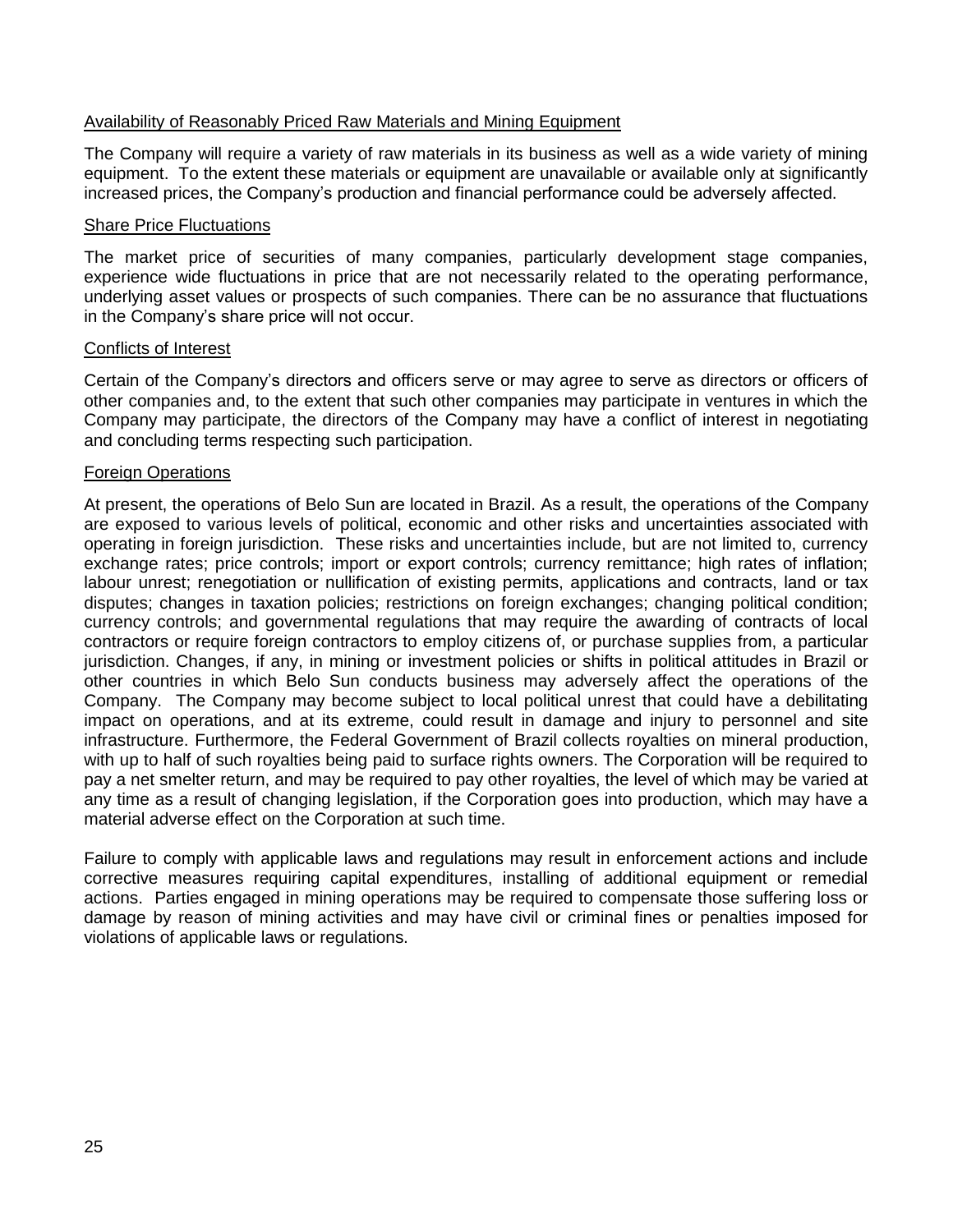## Foreign mining tax regimes

Mining tax regimes in foreign jurisdictions are subject to differing interpretations and are subject to constant change. The Corporation's interpretation of taxation law as applied to its transactions and activities may not coincide with that of the tax authorities. As a result, transactions may be challenged by tax authorities and the Corporation's operations may be assessed, which could result in significant additional taxes, penalties and interest. In addition, proposed changes to mining tax regimes in foreign jurisdictions could result in significant additional taxes payable by the Corporation, which would have a negative impact on the financial results of the Corporation.

# **Disclosure Controls and Procedures**

Management of the Company is responsible for establishing and maintaining disclosure controls and procedures. Management has designed such disclosure controls and procedures, or caused them to be designed under its supervision, to provide reasonable assurance that material information relating to the Company, including its consolidated subsidiaries, is made known to the Chief Executive Officer and the Chief Financial Officer by others within those entities.

## Internal Control Over Financial Reporting

Belo Sun's management, including the CEO and CFO, is responsible for establishing and maintaining adequate internal control over financial reporting. Under their supervision, the Company's internal control over financial reporting is a process designed to provide reasonable assurance regarding the reliability of financial reporting and the preparation of financial statements for external purposes in accordance with IFRS. The Company's internal control over financial reporting includes policies and procedures that:

• Pertain to the maintenance of records that, in reasonable detail, accurately and fairly reflect the transactions, acquisitions and dispositions of the assets of the Company;

• Provide reasonable assurance regarding the prevention or timely detection of unauthorized acquisition, use or disposition of the Company's assets that could have a material effect on the annual or interim financial statements.

The CEO and CFO have certified that Internal Controls over Financial Reporting have been designed to provide reasonable assurance regarding the reliability of financial reporting and the preparation of financial statements for external purposes in accordance with IFRS. Management used the criteria set forth by the Committee of Sponsoring Organizations of the Treadway Commission on Internal Control (COSO) Framework to design the Company's internal control over financial reporting. The Audit Committee of the Company has reviewed this MD&A and the consolidated financial statements for the three and nine months ended September 30, 2012, and Belo Sun's Board of Directors approved these documents prior to their release.

#### Limitations of Controls and Procedures

The Company's management, including the Chief Executive Officer and Chief Financial Officer, believe that disclosure controls and procedures and internal control over financial reporting, no matter how well conceived and operated, can provide only reasonable, not absolute, assurance that the objectives of the control system are met. Further, the design of a control system must reflect the fact that there are resource constraints, and the benefits of controls must be considered relative to their costs. Because of the inherent limitations in all control systems, they cannot provide absolute assurance that all control issues and instances of fraud, if any, within the Company have been prevented or detected. These inherent limitations include the realities that judgments in decision-making can be faulty, and that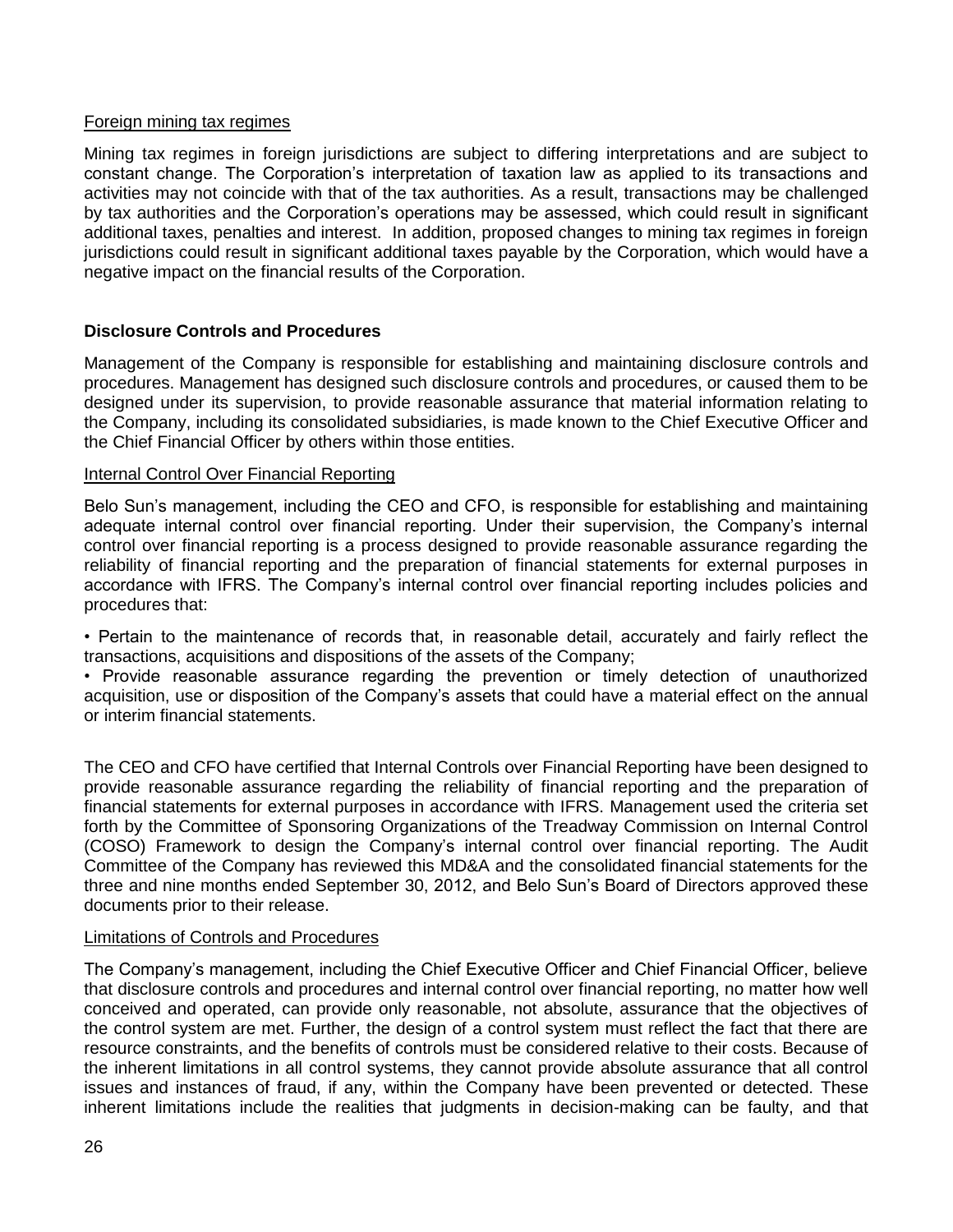breakdowns can occur because of simple error or mistake. Additionally, controls can be circumvented by the individual acts of some persons, by collusion of two or more people, or by unauthorized override of the controls. The design of any control system also is based in part upon certain assumptions about the likelihood of future events, and there can be no assurance that any design will succeed in achieving its stated goals under all potential future conditions. Accordingly, because of the inherent limitations in a cost effective control system, misstatements due to error or fraud may occur and not be detected.

# **Significant Accounting Policies**

The Company's significant accounting policies can be found in Note 2 of its annual consolidated financial statements for the twelve months ended December 31, 2012.

#### Future Accounting Pronouncements

Certain new standards, interpretations, amendments and improvements to existing standards were issued by the IASB or IFRIC that are mandatory for accounting periods beginning after January 1, 2011 or later periods. Updates are not applicable or are not consequential to the Company have been excluded thereof.

IFRS 7, Financial Instruments – Disclosures ("IFRS 7") was amended by the IASB in October 2010 and provides guidance on identifying transfers of financial assets and continuing involvement in transferred assets for disclosure purposes. The amendments introduce new disclosure requirements for transfers of financial assets including disclosures for financial assets that are not derecognized in their entirety, and for financial assets that are derecognized in their entirety but for which continuing involvement is retained. The amendments to IFRS 7 are effective for annual periods beginning on or after July 1, 2011. The Company has not yet determined the impact of the amendments to IFRS 7 on its financial statements.

IFRS 9, Financial Instruments -- Classification and Measurement ("IFRS 9") was issued November 2009 and contained requirements for financial assets. This standard addresses classification and measurement of financial assets and replaces the multiple category and measurement models in IAS 39 for debt instruments with a new mixed measurement model having only two categories: amortized cost and fair value through profit or loss. IFRS 9 also replaces the models for measuring equity instruments, and such instruments are either recognized at fair value through profit or loss or at fair value through other comprehensive income. This standard is required to be applied for accounting periods beginning on or after January 1, 2013, with early adoption permitted, introduces new requirements for the classification and measurement of financial instruments. Management anticipates that this standard will be adopted in the Company's consolidated financial statements for the period beginning January 1, 2013, with early adoption permitted. The Company has not yet determined the potential impact of the amendments to IFRS 9 on its financial statements.

IFRS 10 Consolidated Financial Statements ("IFRS 10") provides a single model to be applied in the control analysis for all investees, including entities that currently are special purpose entities in the scope of SIC 12. In addition, the consolidation procedures are carried forward substantially unmodified from IAS 27 Consolidated and Separate Financial Statements. The Company intends to adopt IFRS 10 in its financial statements for the annual period beginning January 1, 2013. The Company has not yet determined the impact of the amendments to IFRS 10 on its financial statements.

IFRS 11, Joint Arrangements, establishes the core principle that a party to a joint arrangement determines the type of joint arrangement in which it is involved by assessing its rights and obligations and accounts for those rights and obligations in accordance with that type of joint arrangement. This